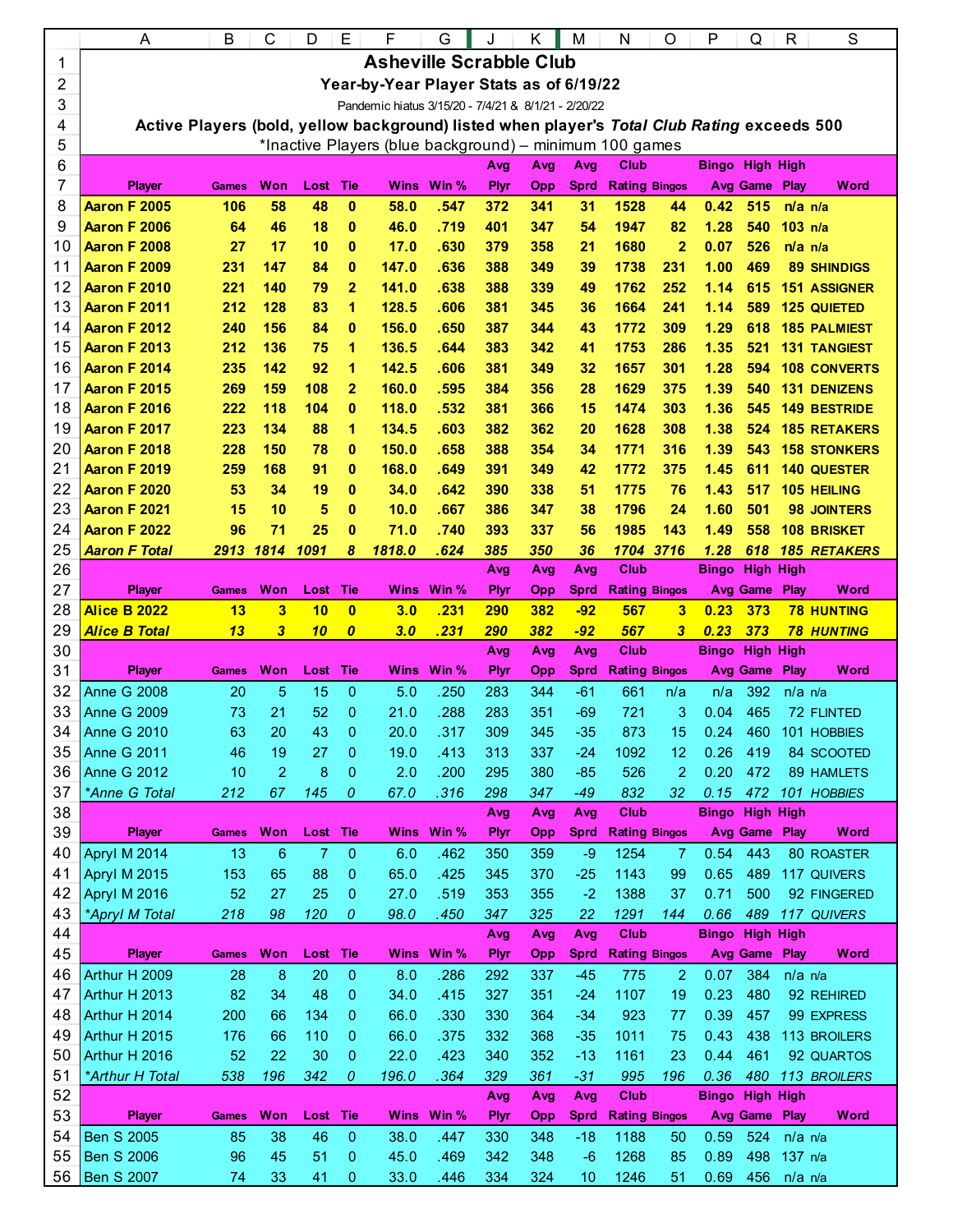| 57<br><i>*Ben S Total</i><br>.455<br>255<br>116<br>138<br>0<br>116.0<br>336<br>341<br>$-5$<br>1235<br>186<br>0.73<br>524<br>137 n/a<br>58<br>Club<br><b>Bingo High High</b><br>Avg<br>Avg<br>Avg<br>59<br><b>Tie</b><br>Wins Win %<br><b>Player</b><br>Won<br>Lost<br><b>Plyr</b><br><b>Rating Bingos</b><br>Play<br>Word<br><b>Opp</b><br>Sprd<br>Avg Game<br><b>Games</b><br>60<br>54<br><b>Bill S 2005</b><br>97<br>43<br>$\bf{0}$<br>54.0<br>.557<br>363<br>7<br>1490<br>0.91<br>500<br>356<br>88<br>$n/a$ $n/a$<br>61<br><b>Bill S 2006</b><br>51<br>32<br>51.0<br>.607<br>359<br>16<br>1621<br>0.94<br>527<br>84<br>$\bf{0}$<br>375<br>79<br>$n/a$ $n/a$<br>62<br><b>Bill S 2007</b><br>51<br>29<br>1<br>51.5<br>.636<br>376<br>344<br>32<br>1712<br>71<br>0.88<br>492<br>$102$ n/a<br>81<br>63<br><b>Bill S 2008</b><br>58<br>46<br>$\bf{0}$<br>58.0<br>.558<br>378<br>359<br>19<br>1531<br>123<br>1.18<br>523<br>104<br>$n/a$ n/a<br>64<br><b>Bill S 2009</b><br>99<br>87<br>99.0<br>.532<br>379<br>363<br>15<br>1473<br>222<br>1.19<br>582<br>186<br>$\bf{0}$<br><b>104 DOWNIER</b><br>65<br>1559<br><b>Bill S 2010</b><br>87<br>65<br>87.5<br>.572<br>380<br>363<br>18<br>204<br>1.33<br>544<br>95 SQUIRES<br>153<br>1<br>66<br><b>Bill S 2011</b><br>96<br>63<br>1<br>96.5<br>.603<br>384<br>358<br>26<br>1642<br>225<br>1.41<br>584<br>160<br><b>131 AUREOLAE</b><br>67<br><b>Bill S 2012</b><br>120<br>60<br>$\bf{0}$<br>120.0<br>.667<br>393<br>354<br>38<br>1803<br>250<br>1.39<br>568<br>180<br><b>140 NOTATING</b><br>68<br>89.5<br><b>Bill S 2013</b><br>89<br>75<br>1<br>.542<br>380<br>16<br>1496<br>223<br>1.35<br>546<br>165<br>364<br><b>158 BLENDERS</b><br>69<br><b>Bill S 2014</b><br>112<br>74<br>$\bf{0}$<br>112.0<br>.602<br>19<br>1618<br>234<br>1.26<br>524<br>186<br>375<br>355<br>99 INSTEAD<br>70<br><b>Bill S 2015</b><br>103<br>85<br>103.5<br>.548<br>1489<br>246<br>1.30<br>189<br>1<br>375<br>365<br>10<br>515<br><b>122 URINATES</b><br>71<br>85.0<br><b>Bill S 2016</b><br>85<br>73<br>$\bf{0}$<br>.538<br>378<br>374<br>1462<br>210<br>1.33<br>503<br>102 PAYLOADS<br>158<br>4<br>72<br><b>Bill S 2017</b><br>171<br>97<br>73<br>1<br>97.5<br>.570<br>381<br>373<br>1539<br>224<br>1.31<br>8<br>548<br><b>131 UNITAGES</b><br>73<br><b>Bill S 2018</b><br>91<br>89<br>$\bf{0}$<br>91.0<br>.506<br>371<br>378<br>1368<br>229<br>1.27<br>555<br>180<br>-7<br>107 BELLOWS<br>74<br>1.20<br>99<br>76<br>2<br>100.0<br>.565<br>373<br>374<br>1502<br>212<br>504<br><b>122 UNRAISED</b><br><b>Bill S 2019</b><br>177<br>-1<br>75<br><b>Bill S 2020</b><br>40<br>20<br>20<br>$\bf{0}$<br>20.0<br>.500<br>376<br>384<br>$-8$<br>1360<br>45<br>1.13<br>482<br><b>131 ANTIQUES</b><br>76<br><b>Bill S 2021</b><br>12<br>8<br>8.0<br>.667<br>384<br>337<br>1811<br>16<br>1.33<br>533<br>4<br>$\bf{0}$<br>47<br>95 SWIMMER<br>77<br>62<br>28<br>1270<br><b>Bill S 2022</b><br>34<br>$\bf{0}$<br>28.0<br>.452<br>363<br>60<br>0.97<br>364<br>1<br>518<br><b>100 UNSAWED</b><br>78<br><b>Bill S Total</b><br>2385<br>1348<br>1025<br>9<br>1352.5<br>.567<br>1539<br>2953<br>1.24<br>584<br>377<br>363<br>14<br><b>158 BLENDERS</b><br>79<br>Club<br><b>High High</b><br>Avg<br><b>Bingo</b><br>Avg<br>Avg<br>80<br>Win $%$<br>Won<br>Tie<br>Wins<br><b>Plyr</b><br>Word<br><b>Player</b><br>Lost<br><b>Opp</b><br><b>Sprd</b><br><b>Rating Bingos</b><br>Avg Game<br><b>Play</b><br><b>Games</b><br>81<br>.387<br>1095<br>0.56<br><b>Bing R 2014</b><br>102<br>39<br>62<br>1<br>39.5<br>354<br>371<br>-17<br>57<br>641<br>97 SEXTONS<br>82<br>53<br>45.5<br>370<br>1268<br><b>Bing R 2015</b><br>99<br>45<br>1<br>.460<br>363<br>-7<br>75<br>0.76<br>562<br>158 tanzines*<br>83<br>45<br>45<br>45.5<br>.500<br>362<br>1373<br>70<br>0.77<br>522<br>92 DELIVERED<br><b>Bing R 2016</b><br>91<br>1<br>366<br>4<br>84<br>45<br>34.0<br>.430<br>352<br>$-12$<br>1189<br>57<br>0.72<br><b>113 REGAINED</b><br><b>Bing R 2017</b><br>79<br>34<br>$\bf{0}$<br>364<br>458<br>85<br>57<br>49<br>3<br>58.5<br>.537<br>370<br>355<br>15<br>1474<br>89<br>0.82<br>535<br><b>Bing R 2018</b><br>109<br><b>95 ENQUIRES</b><br>86<br>50<br>38<br>$\bf{0}$<br>50.0<br>.568<br>374<br>365<br>9<br>1528<br>81<br>0.92<br>511<br><b>Bing R 2019</b><br>88<br><b>140 PEELINGS</b><br>87<br>19<br>15<br>$\bf{0}$<br>19.0<br>.559<br>381<br>357<br>1545<br>31<br>0.91<br>550<br><b>Bing R 2020</b><br>34<br>24<br><b>149 RECUSING</b><br>88<br>6<br>6.0<br>370<br>7<br>1590<br>0.90<br>439<br><b>Bing R 2022</b><br>10<br>4<br>$\bf{0}$<br>.600<br>377<br>9<br><b>101 QUESTION</b><br>89<br>0<br>1339<br>469<br>612<br>295<br>311<br>6<br>298.0<br>.487<br>365<br>364<br>0.77<br>641<br>158 tanzines*<br><b>Bing R Total</b><br>96<br>Club<br><b>High High</b><br>Avg<br><b>Bingo</b><br>Avg<br>Avg |
|-----------------------------------------------------------------------------------------------------------------------------------------------------------------------------------------------------------------------------------------------------------------------------------------------------------------------------------------------------------------------------------------------------------------------------------------------------------------------------------------------------------------------------------------------------------------------------------------------------------------------------------------------------------------------------------------------------------------------------------------------------------------------------------------------------------------------------------------------------------------------------------------------------------------------------------------------------------------------------------------------------------------------------------------------------------------------------------------------------------------------------------------------------------------------------------------------------------------------------------------------------------------------------------------------------------------------------------------------------------------------------------------------------------------------------------------------------------------------------------------------------------------------------------------------------------------------------------------------------------------------------------------------------------------------------------------------------------------------------------------------------------------------------------------------------------------------------------------------------------------------------------------------------------------------------------------------------------------------------------------------------------------------------------------------------------------------------------------------------------------------------------------------------------------------------------------------------------------------------------------------------------------------------------------------------------------------------------------------------------------------------------------------------------------------------------------------------------------------------------------------------------------------------------------------------------------------------------------------------------------------------------------------------------------------------------------------------------------------------------------------------------------------------------------------------------------------------------------------------------------------------------------------------------------------------------------------------------------------------------------------------------------------------------------------------------------------------------------------------------------------------------------------------------------------------------------------------------------------------------------------------------------------------------------------------------------------------------------------------------------------------------------------------------------------------------------------------------------------------------------------------------------------------------------------------------------------------------------------------------------------------------------------------------------------------------------------------------------------------------------------------------------------------------------------------------------------------------------------------------------------------------------------------------------------------------------------------------------------------------------------------------------------------------------------------------------------------------------------------------------------------------------------------------------------------------------------------------------------------------------------------------------------------------------------------------------------------------------------------------------------------------------------------------------------------------------------------------------------------------------------------------------------------------------------------------------------------------------------------------------------------------------------------------------------------------------------------------------------------------------------------------------------------------------------------------|
|                                                                                                                                                                                                                                                                                                                                                                                                                                                                                                                                                                                                                                                                                                                                                                                                                                                                                                                                                                                                                                                                                                                                                                                                                                                                                                                                                                                                                                                                                                                                                                                                                                                                                                                                                                                                                                                                                                                                                                                                                                                                                                                                                                                                                                                                                                                                                                                                                                                                                                                                                                                                                                                                                                                                                                                                                                                                                                                                                                                                                                                                                                                                                                                                                                                                                                                                                                                                                                                                                                                                                                                                                                                                                                                                                                                                                                                                                                                                                                                                                                                                                                                                                                                                                                                                                                                                                                                                                                                                                                                                                                                                                                                                                                                                                                                                           |
|                                                                                                                                                                                                                                                                                                                                                                                                                                                                                                                                                                                                                                                                                                                                                                                                                                                                                                                                                                                                                                                                                                                                                                                                                                                                                                                                                                                                                                                                                                                                                                                                                                                                                                                                                                                                                                                                                                                                                                                                                                                                                                                                                                                                                                                                                                                                                                                                                                                                                                                                                                                                                                                                                                                                                                                                                                                                                                                                                                                                                                                                                                                                                                                                                                                                                                                                                                                                                                                                                                                                                                                                                                                                                                                                                                                                                                                                                                                                                                                                                                                                                                                                                                                                                                                                                                                                                                                                                                                                                                                                                                                                                                                                                                                                                                                                           |
|                                                                                                                                                                                                                                                                                                                                                                                                                                                                                                                                                                                                                                                                                                                                                                                                                                                                                                                                                                                                                                                                                                                                                                                                                                                                                                                                                                                                                                                                                                                                                                                                                                                                                                                                                                                                                                                                                                                                                                                                                                                                                                                                                                                                                                                                                                                                                                                                                                                                                                                                                                                                                                                                                                                                                                                                                                                                                                                                                                                                                                                                                                                                                                                                                                                                                                                                                                                                                                                                                                                                                                                                                                                                                                                                                                                                                                                                                                                                                                                                                                                                                                                                                                                                                                                                                                                                                                                                                                                                                                                                                                                                                                                                                                                                                                                                           |
|                                                                                                                                                                                                                                                                                                                                                                                                                                                                                                                                                                                                                                                                                                                                                                                                                                                                                                                                                                                                                                                                                                                                                                                                                                                                                                                                                                                                                                                                                                                                                                                                                                                                                                                                                                                                                                                                                                                                                                                                                                                                                                                                                                                                                                                                                                                                                                                                                                                                                                                                                                                                                                                                                                                                                                                                                                                                                                                                                                                                                                                                                                                                                                                                                                                                                                                                                                                                                                                                                                                                                                                                                                                                                                                                                                                                                                                                                                                                                                                                                                                                                                                                                                                                                                                                                                                                                                                                                                                                                                                                                                                                                                                                                                                                                                                                           |
|                                                                                                                                                                                                                                                                                                                                                                                                                                                                                                                                                                                                                                                                                                                                                                                                                                                                                                                                                                                                                                                                                                                                                                                                                                                                                                                                                                                                                                                                                                                                                                                                                                                                                                                                                                                                                                                                                                                                                                                                                                                                                                                                                                                                                                                                                                                                                                                                                                                                                                                                                                                                                                                                                                                                                                                                                                                                                                                                                                                                                                                                                                                                                                                                                                                                                                                                                                                                                                                                                                                                                                                                                                                                                                                                                                                                                                                                                                                                                                                                                                                                                                                                                                                                                                                                                                                                                                                                                                                                                                                                                                                                                                                                                                                                                                                                           |
|                                                                                                                                                                                                                                                                                                                                                                                                                                                                                                                                                                                                                                                                                                                                                                                                                                                                                                                                                                                                                                                                                                                                                                                                                                                                                                                                                                                                                                                                                                                                                                                                                                                                                                                                                                                                                                                                                                                                                                                                                                                                                                                                                                                                                                                                                                                                                                                                                                                                                                                                                                                                                                                                                                                                                                                                                                                                                                                                                                                                                                                                                                                                                                                                                                                                                                                                                                                                                                                                                                                                                                                                                                                                                                                                                                                                                                                                                                                                                                                                                                                                                                                                                                                                                                                                                                                                                                                                                                                                                                                                                                                                                                                                                                                                                                                                           |
|                                                                                                                                                                                                                                                                                                                                                                                                                                                                                                                                                                                                                                                                                                                                                                                                                                                                                                                                                                                                                                                                                                                                                                                                                                                                                                                                                                                                                                                                                                                                                                                                                                                                                                                                                                                                                                                                                                                                                                                                                                                                                                                                                                                                                                                                                                                                                                                                                                                                                                                                                                                                                                                                                                                                                                                                                                                                                                                                                                                                                                                                                                                                                                                                                                                                                                                                                                                                                                                                                                                                                                                                                                                                                                                                                                                                                                                                                                                                                                                                                                                                                                                                                                                                                                                                                                                                                                                                                                                                                                                                                                                                                                                                                                                                                                                                           |
|                                                                                                                                                                                                                                                                                                                                                                                                                                                                                                                                                                                                                                                                                                                                                                                                                                                                                                                                                                                                                                                                                                                                                                                                                                                                                                                                                                                                                                                                                                                                                                                                                                                                                                                                                                                                                                                                                                                                                                                                                                                                                                                                                                                                                                                                                                                                                                                                                                                                                                                                                                                                                                                                                                                                                                                                                                                                                                                                                                                                                                                                                                                                                                                                                                                                                                                                                                                                                                                                                                                                                                                                                                                                                                                                                                                                                                                                                                                                                                                                                                                                                                                                                                                                                                                                                                                                                                                                                                                                                                                                                                                                                                                                                                                                                                                                           |
|                                                                                                                                                                                                                                                                                                                                                                                                                                                                                                                                                                                                                                                                                                                                                                                                                                                                                                                                                                                                                                                                                                                                                                                                                                                                                                                                                                                                                                                                                                                                                                                                                                                                                                                                                                                                                                                                                                                                                                                                                                                                                                                                                                                                                                                                                                                                                                                                                                                                                                                                                                                                                                                                                                                                                                                                                                                                                                                                                                                                                                                                                                                                                                                                                                                                                                                                                                                                                                                                                                                                                                                                                                                                                                                                                                                                                                                                                                                                                                                                                                                                                                                                                                                                                                                                                                                                                                                                                                                                                                                                                                                                                                                                                                                                                                                                           |
|                                                                                                                                                                                                                                                                                                                                                                                                                                                                                                                                                                                                                                                                                                                                                                                                                                                                                                                                                                                                                                                                                                                                                                                                                                                                                                                                                                                                                                                                                                                                                                                                                                                                                                                                                                                                                                                                                                                                                                                                                                                                                                                                                                                                                                                                                                                                                                                                                                                                                                                                                                                                                                                                                                                                                                                                                                                                                                                                                                                                                                                                                                                                                                                                                                                                                                                                                                                                                                                                                                                                                                                                                                                                                                                                                                                                                                                                                                                                                                                                                                                                                                                                                                                                                                                                                                                                                                                                                                                                                                                                                                                                                                                                                                                                                                                                           |
|                                                                                                                                                                                                                                                                                                                                                                                                                                                                                                                                                                                                                                                                                                                                                                                                                                                                                                                                                                                                                                                                                                                                                                                                                                                                                                                                                                                                                                                                                                                                                                                                                                                                                                                                                                                                                                                                                                                                                                                                                                                                                                                                                                                                                                                                                                                                                                                                                                                                                                                                                                                                                                                                                                                                                                                                                                                                                                                                                                                                                                                                                                                                                                                                                                                                                                                                                                                                                                                                                                                                                                                                                                                                                                                                                                                                                                                                                                                                                                                                                                                                                                                                                                                                                                                                                                                                                                                                                                                                                                                                                                                                                                                                                                                                                                                                           |
|                                                                                                                                                                                                                                                                                                                                                                                                                                                                                                                                                                                                                                                                                                                                                                                                                                                                                                                                                                                                                                                                                                                                                                                                                                                                                                                                                                                                                                                                                                                                                                                                                                                                                                                                                                                                                                                                                                                                                                                                                                                                                                                                                                                                                                                                                                                                                                                                                                                                                                                                                                                                                                                                                                                                                                                                                                                                                                                                                                                                                                                                                                                                                                                                                                                                                                                                                                                                                                                                                                                                                                                                                                                                                                                                                                                                                                                                                                                                                                                                                                                                                                                                                                                                                                                                                                                                                                                                                                                                                                                                                                                                                                                                                                                                                                                                           |
|                                                                                                                                                                                                                                                                                                                                                                                                                                                                                                                                                                                                                                                                                                                                                                                                                                                                                                                                                                                                                                                                                                                                                                                                                                                                                                                                                                                                                                                                                                                                                                                                                                                                                                                                                                                                                                                                                                                                                                                                                                                                                                                                                                                                                                                                                                                                                                                                                                                                                                                                                                                                                                                                                                                                                                                                                                                                                                                                                                                                                                                                                                                                                                                                                                                                                                                                                                                                                                                                                                                                                                                                                                                                                                                                                                                                                                                                                                                                                                                                                                                                                                                                                                                                                                                                                                                                                                                                                                                                                                                                                                                                                                                                                                                                                                                                           |
|                                                                                                                                                                                                                                                                                                                                                                                                                                                                                                                                                                                                                                                                                                                                                                                                                                                                                                                                                                                                                                                                                                                                                                                                                                                                                                                                                                                                                                                                                                                                                                                                                                                                                                                                                                                                                                                                                                                                                                                                                                                                                                                                                                                                                                                                                                                                                                                                                                                                                                                                                                                                                                                                                                                                                                                                                                                                                                                                                                                                                                                                                                                                                                                                                                                                                                                                                                                                                                                                                                                                                                                                                                                                                                                                                                                                                                                                                                                                                                                                                                                                                                                                                                                                                                                                                                                                                                                                                                                                                                                                                                                                                                                                                                                                                                                                           |
|                                                                                                                                                                                                                                                                                                                                                                                                                                                                                                                                                                                                                                                                                                                                                                                                                                                                                                                                                                                                                                                                                                                                                                                                                                                                                                                                                                                                                                                                                                                                                                                                                                                                                                                                                                                                                                                                                                                                                                                                                                                                                                                                                                                                                                                                                                                                                                                                                                                                                                                                                                                                                                                                                                                                                                                                                                                                                                                                                                                                                                                                                                                                                                                                                                                                                                                                                                                                                                                                                                                                                                                                                                                                                                                                                                                                                                                                                                                                                                                                                                                                                                                                                                                                                                                                                                                                                                                                                                                                                                                                                                                                                                                                                                                                                                                                           |
|                                                                                                                                                                                                                                                                                                                                                                                                                                                                                                                                                                                                                                                                                                                                                                                                                                                                                                                                                                                                                                                                                                                                                                                                                                                                                                                                                                                                                                                                                                                                                                                                                                                                                                                                                                                                                                                                                                                                                                                                                                                                                                                                                                                                                                                                                                                                                                                                                                                                                                                                                                                                                                                                                                                                                                                                                                                                                                                                                                                                                                                                                                                                                                                                                                                                                                                                                                                                                                                                                                                                                                                                                                                                                                                                                                                                                                                                                                                                                                                                                                                                                                                                                                                                                                                                                                                                                                                                                                                                                                                                                                                                                                                                                                                                                                                                           |
|                                                                                                                                                                                                                                                                                                                                                                                                                                                                                                                                                                                                                                                                                                                                                                                                                                                                                                                                                                                                                                                                                                                                                                                                                                                                                                                                                                                                                                                                                                                                                                                                                                                                                                                                                                                                                                                                                                                                                                                                                                                                                                                                                                                                                                                                                                                                                                                                                                                                                                                                                                                                                                                                                                                                                                                                                                                                                                                                                                                                                                                                                                                                                                                                                                                                                                                                                                                                                                                                                                                                                                                                                                                                                                                                                                                                                                                                                                                                                                                                                                                                                                                                                                                                                                                                                                                                                                                                                                                                                                                                                                                                                                                                                                                                                                                                           |
|                                                                                                                                                                                                                                                                                                                                                                                                                                                                                                                                                                                                                                                                                                                                                                                                                                                                                                                                                                                                                                                                                                                                                                                                                                                                                                                                                                                                                                                                                                                                                                                                                                                                                                                                                                                                                                                                                                                                                                                                                                                                                                                                                                                                                                                                                                                                                                                                                                                                                                                                                                                                                                                                                                                                                                                                                                                                                                                                                                                                                                                                                                                                                                                                                                                                                                                                                                                                                                                                                                                                                                                                                                                                                                                                                                                                                                                                                                                                                                                                                                                                                                                                                                                                                                                                                                                                                                                                                                                                                                                                                                                                                                                                                                                                                                                                           |
|                                                                                                                                                                                                                                                                                                                                                                                                                                                                                                                                                                                                                                                                                                                                                                                                                                                                                                                                                                                                                                                                                                                                                                                                                                                                                                                                                                                                                                                                                                                                                                                                                                                                                                                                                                                                                                                                                                                                                                                                                                                                                                                                                                                                                                                                                                                                                                                                                                                                                                                                                                                                                                                                                                                                                                                                                                                                                                                                                                                                                                                                                                                                                                                                                                                                                                                                                                                                                                                                                                                                                                                                                                                                                                                                                                                                                                                                                                                                                                                                                                                                                                                                                                                                                                                                                                                                                                                                                                                                                                                                                                                                                                                                                                                                                                                                           |
|                                                                                                                                                                                                                                                                                                                                                                                                                                                                                                                                                                                                                                                                                                                                                                                                                                                                                                                                                                                                                                                                                                                                                                                                                                                                                                                                                                                                                                                                                                                                                                                                                                                                                                                                                                                                                                                                                                                                                                                                                                                                                                                                                                                                                                                                                                                                                                                                                                                                                                                                                                                                                                                                                                                                                                                                                                                                                                                                                                                                                                                                                                                                                                                                                                                                                                                                                                                                                                                                                                                                                                                                                                                                                                                                                                                                                                                                                                                                                                                                                                                                                                                                                                                                                                                                                                                                                                                                                                                                                                                                                                                                                                                                                                                                                                                                           |
|                                                                                                                                                                                                                                                                                                                                                                                                                                                                                                                                                                                                                                                                                                                                                                                                                                                                                                                                                                                                                                                                                                                                                                                                                                                                                                                                                                                                                                                                                                                                                                                                                                                                                                                                                                                                                                                                                                                                                                                                                                                                                                                                                                                                                                                                                                                                                                                                                                                                                                                                                                                                                                                                                                                                                                                                                                                                                                                                                                                                                                                                                                                                                                                                                                                                                                                                                                                                                                                                                                                                                                                                                                                                                                                                                                                                                                                                                                                                                                                                                                                                                                                                                                                                                                                                                                                                                                                                                                                                                                                                                                                                                                                                                                                                                                                                           |
|                                                                                                                                                                                                                                                                                                                                                                                                                                                                                                                                                                                                                                                                                                                                                                                                                                                                                                                                                                                                                                                                                                                                                                                                                                                                                                                                                                                                                                                                                                                                                                                                                                                                                                                                                                                                                                                                                                                                                                                                                                                                                                                                                                                                                                                                                                                                                                                                                                                                                                                                                                                                                                                                                                                                                                                                                                                                                                                                                                                                                                                                                                                                                                                                                                                                                                                                                                                                                                                                                                                                                                                                                                                                                                                                                                                                                                                                                                                                                                                                                                                                                                                                                                                                                                                                                                                                                                                                                                                                                                                                                                                                                                                                                                                                                                                                           |
|                                                                                                                                                                                                                                                                                                                                                                                                                                                                                                                                                                                                                                                                                                                                                                                                                                                                                                                                                                                                                                                                                                                                                                                                                                                                                                                                                                                                                                                                                                                                                                                                                                                                                                                                                                                                                                                                                                                                                                                                                                                                                                                                                                                                                                                                                                                                                                                                                                                                                                                                                                                                                                                                                                                                                                                                                                                                                                                                                                                                                                                                                                                                                                                                                                                                                                                                                                                                                                                                                                                                                                                                                                                                                                                                                                                                                                                                                                                                                                                                                                                                                                                                                                                                                                                                                                                                                                                                                                                                                                                                                                                                                                                                                                                                                                                                           |
|                                                                                                                                                                                                                                                                                                                                                                                                                                                                                                                                                                                                                                                                                                                                                                                                                                                                                                                                                                                                                                                                                                                                                                                                                                                                                                                                                                                                                                                                                                                                                                                                                                                                                                                                                                                                                                                                                                                                                                                                                                                                                                                                                                                                                                                                                                                                                                                                                                                                                                                                                                                                                                                                                                                                                                                                                                                                                                                                                                                                                                                                                                                                                                                                                                                                                                                                                                                                                                                                                                                                                                                                                                                                                                                                                                                                                                                                                                                                                                                                                                                                                                                                                                                                                                                                                                                                                                                                                                                                                                                                                                                                                                                                                                                                                                                                           |
|                                                                                                                                                                                                                                                                                                                                                                                                                                                                                                                                                                                                                                                                                                                                                                                                                                                                                                                                                                                                                                                                                                                                                                                                                                                                                                                                                                                                                                                                                                                                                                                                                                                                                                                                                                                                                                                                                                                                                                                                                                                                                                                                                                                                                                                                                                                                                                                                                                                                                                                                                                                                                                                                                                                                                                                                                                                                                                                                                                                                                                                                                                                                                                                                                                                                                                                                                                                                                                                                                                                                                                                                                                                                                                                                                                                                                                                                                                                                                                                                                                                                                                                                                                                                                                                                                                                                                                                                                                                                                                                                                                                                                                                                                                                                                                                                           |
|                                                                                                                                                                                                                                                                                                                                                                                                                                                                                                                                                                                                                                                                                                                                                                                                                                                                                                                                                                                                                                                                                                                                                                                                                                                                                                                                                                                                                                                                                                                                                                                                                                                                                                                                                                                                                                                                                                                                                                                                                                                                                                                                                                                                                                                                                                                                                                                                                                                                                                                                                                                                                                                                                                                                                                                                                                                                                                                                                                                                                                                                                                                                                                                                                                                                                                                                                                                                                                                                                                                                                                                                                                                                                                                                                                                                                                                                                                                                                                                                                                                                                                                                                                                                                                                                                                                                                                                                                                                                                                                                                                                                                                                                                                                                                                                                           |
|                                                                                                                                                                                                                                                                                                                                                                                                                                                                                                                                                                                                                                                                                                                                                                                                                                                                                                                                                                                                                                                                                                                                                                                                                                                                                                                                                                                                                                                                                                                                                                                                                                                                                                                                                                                                                                                                                                                                                                                                                                                                                                                                                                                                                                                                                                                                                                                                                                                                                                                                                                                                                                                                                                                                                                                                                                                                                                                                                                                                                                                                                                                                                                                                                                                                                                                                                                                                                                                                                                                                                                                                                                                                                                                                                                                                                                                                                                                                                                                                                                                                                                                                                                                                                                                                                                                                                                                                                                                                                                                                                                                                                                                                                                                                                                                                           |
|                                                                                                                                                                                                                                                                                                                                                                                                                                                                                                                                                                                                                                                                                                                                                                                                                                                                                                                                                                                                                                                                                                                                                                                                                                                                                                                                                                                                                                                                                                                                                                                                                                                                                                                                                                                                                                                                                                                                                                                                                                                                                                                                                                                                                                                                                                                                                                                                                                                                                                                                                                                                                                                                                                                                                                                                                                                                                                                                                                                                                                                                                                                                                                                                                                                                                                                                                                                                                                                                                                                                                                                                                                                                                                                                                                                                                                                                                                                                                                                                                                                                                                                                                                                                                                                                                                                                                                                                                                                                                                                                                                                                                                                                                                                                                                                                           |
|                                                                                                                                                                                                                                                                                                                                                                                                                                                                                                                                                                                                                                                                                                                                                                                                                                                                                                                                                                                                                                                                                                                                                                                                                                                                                                                                                                                                                                                                                                                                                                                                                                                                                                                                                                                                                                                                                                                                                                                                                                                                                                                                                                                                                                                                                                                                                                                                                                                                                                                                                                                                                                                                                                                                                                                                                                                                                                                                                                                                                                                                                                                                                                                                                                                                                                                                                                                                                                                                                                                                                                                                                                                                                                                                                                                                                                                                                                                                                                                                                                                                                                                                                                                                                                                                                                                                                                                                                                                                                                                                                                                                                                                                                                                                                                                                           |
|                                                                                                                                                                                                                                                                                                                                                                                                                                                                                                                                                                                                                                                                                                                                                                                                                                                                                                                                                                                                                                                                                                                                                                                                                                                                                                                                                                                                                                                                                                                                                                                                                                                                                                                                                                                                                                                                                                                                                                                                                                                                                                                                                                                                                                                                                                                                                                                                                                                                                                                                                                                                                                                                                                                                                                                                                                                                                                                                                                                                                                                                                                                                                                                                                                                                                                                                                                                                                                                                                                                                                                                                                                                                                                                                                                                                                                                                                                                                                                                                                                                                                                                                                                                                                                                                                                                                                                                                                                                                                                                                                                                                                                                                                                                                                                                                           |
|                                                                                                                                                                                                                                                                                                                                                                                                                                                                                                                                                                                                                                                                                                                                                                                                                                                                                                                                                                                                                                                                                                                                                                                                                                                                                                                                                                                                                                                                                                                                                                                                                                                                                                                                                                                                                                                                                                                                                                                                                                                                                                                                                                                                                                                                                                                                                                                                                                                                                                                                                                                                                                                                                                                                                                                                                                                                                                                                                                                                                                                                                                                                                                                                                                                                                                                                                                                                                                                                                                                                                                                                                                                                                                                                                                                                                                                                                                                                                                                                                                                                                                                                                                                                                                                                                                                                                                                                                                                                                                                                                                                                                                                                                                                                                                                                           |
|                                                                                                                                                                                                                                                                                                                                                                                                                                                                                                                                                                                                                                                                                                                                                                                                                                                                                                                                                                                                                                                                                                                                                                                                                                                                                                                                                                                                                                                                                                                                                                                                                                                                                                                                                                                                                                                                                                                                                                                                                                                                                                                                                                                                                                                                                                                                                                                                                                                                                                                                                                                                                                                                                                                                                                                                                                                                                                                                                                                                                                                                                                                                                                                                                                                                                                                                                                                                                                                                                                                                                                                                                                                                                                                                                                                                                                                                                                                                                                                                                                                                                                                                                                                                                                                                                                                                                                                                                                                                                                                                                                                                                                                                                                                                                                                                           |
|                                                                                                                                                                                                                                                                                                                                                                                                                                                                                                                                                                                                                                                                                                                                                                                                                                                                                                                                                                                                                                                                                                                                                                                                                                                                                                                                                                                                                                                                                                                                                                                                                                                                                                                                                                                                                                                                                                                                                                                                                                                                                                                                                                                                                                                                                                                                                                                                                                                                                                                                                                                                                                                                                                                                                                                                                                                                                                                                                                                                                                                                                                                                                                                                                                                                                                                                                                                                                                                                                                                                                                                                                                                                                                                                                                                                                                                                                                                                                                                                                                                                                                                                                                                                                                                                                                                                                                                                                                                                                                                                                                                                                                                                                                                                                                                                           |
| 97<br><b>Player</b><br>Won<br>Tie<br>Wins Win %<br>Word<br><b>Games</b><br>Lost<br><b>Plyr</b><br>Opp<br><b>Sprd</b><br><b>Rating Bingos</b><br>Avg Game Play                                                                                                                                                                                                                                                                                                                                                                                                                                                                                                                                                                                                                                                                                                                                                                                                                                                                                                                                                                                                                                                                                                                                                                                                                                                                                                                                                                                                                                                                                                                                                                                                                                                                                                                                                                                                                                                                                                                                                                                                                                                                                                                                                                                                                                                                                                                                                                                                                                                                                                                                                                                                                                                                                                                                                                                                                                                                                                                                                                                                                                                                                                                                                                                                                                                                                                                                                                                                                                                                                                                                                                                                                                                                                                                                                                                                                                                                                                                                                                                                                                                                                                                                                                                                                                                                                                                                                                                                                                                                                                                                                                                                                                             |
| 98<br>Brett H 2009<br>357<br>56<br>21<br>0<br>56.0<br>.727<br>421<br>64<br>2003<br>1.71<br>617<br>77<br>132<br>167 REVELING                                                                                                                                                                                                                                                                                                                                                                                                                                                                                                                                                                                                                                                                                                                                                                                                                                                                                                                                                                                                                                                                                                                                                                                                                                                                                                                                                                                                                                                                                                                                                                                                                                                                                                                                                                                                                                                                                                                                                                                                                                                                                                                                                                                                                                                                                                                                                                                                                                                                                                                                                                                                                                                                                                                                                                                                                                                                                                                                                                                                                                                                                                                                                                                                                                                                                                                                                                                                                                                                                                                                                                                                                                                                                                                                                                                                                                                                                                                                                                                                                                                                                                                                                                                                                                                                                                                                                                                                                                                                                                                                                                                                                                                                               |
| 99<br>22<br>22.0<br>2617<br>1.96<br>594<br><b>Brett H 2010</b><br>23<br>1<br>0<br>.957<br>446<br>317<br>129<br>45<br>98 TRIAZOLE                                                                                                                                                                                                                                                                                                                                                                                                                                                                                                                                                                                                                                                                                                                                                                                                                                                                                                                                                                                                                                                                                                                                                                                                                                                                                                                                                                                                                                                                                                                                                                                                                                                                                                                                                                                                                                                                                                                                                                                                                                                                                                                                                                                                                                                                                                                                                                                                                                                                                                                                                                                                                                                                                                                                                                                                                                                                                                                                                                                                                                                                                                                                                                                                                                                                                                                                                                                                                                                                                                                                                                                                                                                                                                                                                                                                                                                                                                                                                                                                                                                                                                                                                                                                                                                                                                                                                                                                                                                                                                                                                                                                                                                                          |
| 12<br>12.0<br>2039<br>1.81<br>100<br>Brett H 2011<br>16<br>4<br>0<br>.750<br>409<br>344<br>65<br>29<br>559<br>122 REEDIEST                                                                                                                                                                                                                                                                                                                                                                                                                                                                                                                                                                                                                                                                                                                                                                                                                                                                                                                                                                                                                                                                                                                                                                                                                                                                                                                                                                                                                                                                                                                                                                                                                                                                                                                                                                                                                                                                                                                                                                                                                                                                                                                                                                                                                                                                                                                                                                                                                                                                                                                                                                                                                                                                                                                                                                                                                                                                                                                                                                                                                                                                                                                                                                                                                                                                                                                                                                                                                                                                                                                                                                                                                                                                                                                                                                                                                                                                                                                                                                                                                                                                                                                                                                                                                                                                                                                                                                                                                                                                                                                                                                                                                                                                                |
| 12<br>14<br>12.0<br>2382<br>1.79<br>101<br><b>Brett H 2012</b><br>2<br>0<br>.857<br>440<br>326<br>114<br>25<br>573<br>96 AZOTISE                                                                                                                                                                                                                                                                                                                                                                                                                                                                                                                                                                                                                                                                                                                                                                                                                                                                                                                                                                                                                                                                                                                                                                                                                                                                                                                                                                                                                                                                                                                                                                                                                                                                                                                                                                                                                                                                                                                                                                                                                                                                                                                                                                                                                                                                                                                                                                                                                                                                                                                                                                                                                                                                                                                                                                                                                                                                                                                                                                                                                                                                                                                                                                                                                                                                                                                                                                                                                                                                                                                                                                                                                                                                                                                                                                                                                                                                                                                                                                                                                                                                                                                                                                                                                                                                                                                                                                                                                                                                                                                                                                                                                                                                          |
| 102 Brett H 2013<br>27<br>21<br>6<br>21.0<br>427<br>368<br>2101<br>1.70<br>608<br>0<br>.778<br>59<br>46<br><b>149 STINGIER</b>                                                                                                                                                                                                                                                                                                                                                                                                                                                                                                                                                                                                                                                                                                                                                                                                                                                                                                                                                                                                                                                                                                                                                                                                                                                                                                                                                                                                                                                                                                                                                                                                                                                                                                                                                                                                                                                                                                                                                                                                                                                                                                                                                                                                                                                                                                                                                                                                                                                                                                                                                                                                                                                                                                                                                                                                                                                                                                                                                                                                                                                                                                                                                                                                                                                                                                                                                                                                                                                                                                                                                                                                                                                                                                                                                                                                                                                                                                                                                                                                                                                                                                                                                                                                                                                                                                                                                                                                                                                                                                                                                                                                                                                                            |
| 103 Brett H 2014<br>22<br>18<br>18.0<br>.818<br>406<br>359<br>48<br>2138<br>1.64<br>484<br>4<br>0<br>36<br><b>120 ENQUIRES</b>                                                                                                                                                                                                                                                                                                                                                                                                                                                                                                                                                                                                                                                                                                                                                                                                                                                                                                                                                                                                                                                                                                                                                                                                                                                                                                                                                                                                                                                                                                                                                                                                                                                                                                                                                                                                                                                                                                                                                                                                                                                                                                                                                                                                                                                                                                                                                                                                                                                                                                                                                                                                                                                                                                                                                                                                                                                                                                                                                                                                                                                                                                                                                                                                                                                                                                                                                                                                                                                                                                                                                                                                                                                                                                                                                                                                                                                                                                                                                                                                                                                                                                                                                                                                                                                                                                                                                                                                                                                                                                                                                                                                                                                                            |
| 3<br>3<br>104 Brett H 2015<br>$\mathbf 0$<br>3.0<br>1.000<br>2705<br>1.67<br>563<br>0<br>459<br>336<br>123<br>5<br>122 ENQUIRED                                                                                                                                                                                                                                                                                                                                                                                                                                                                                                                                                                                                                                                                                                                                                                                                                                                                                                                                                                                                                                                                                                                                                                                                                                                                                                                                                                                                                                                                                                                                                                                                                                                                                                                                                                                                                                                                                                                                                                                                                                                                                                                                                                                                                                                                                                                                                                                                                                                                                                                                                                                                                                                                                                                                                                                                                                                                                                                                                                                                                                                                                                                                                                                                                                                                                                                                                                                                                                                                                                                                                                                                                                                                                                                                                                                                                                                                                                                                                                                                                                                                                                                                                                                                                                                                                                                                                                                                                                                                                                                                                                                                                                                                           |
| 105<br>182<br>*Brett H Total<br>144<br>38<br>144.0<br>.791<br>424<br>350<br>2155<br>318<br>1.75<br>617<br>167 REVELING<br>0<br>74                                                                                                                                                                                                                                                                                                                                                                                                                                                                                                                                                                                                                                                                                                                                                                                                                                                                                                                                                                                                                                                                                                                                                                                                                                                                                                                                                                                                                                                                                                                                                                                                                                                                                                                                                                                                                                                                                                                                                                                                                                                                                                                                                                                                                                                                                                                                                                                                                                                                                                                                                                                                                                                                                                                                                                                                                                                                                                                                                                                                                                                                                                                                                                                                                                                                                                                                                                                                                                                                                                                                                                                                                                                                                                                                                                                                                                                                                                                                                                                                                                                                                                                                                                                                                                                                                                                                                                                                                                                                                                                                                                                                                                                                         |
| 106<br>Club<br><b>Bingo High High</b><br>Avg<br>Avg<br>Avg                                                                                                                                                                                                                                                                                                                                                                                                                                                                                                                                                                                                                                                                                                                                                                                                                                                                                                                                                                                                                                                                                                                                                                                                                                                                                                                                                                                                                                                                                                                                                                                                                                                                                                                                                                                                                                                                                                                                                                                                                                                                                                                                                                                                                                                                                                                                                                                                                                                                                                                                                                                                                                                                                                                                                                                                                                                                                                                                                                                                                                                                                                                                                                                                                                                                                                                                                                                                                                                                                                                                                                                                                                                                                                                                                                                                                                                                                                                                                                                                                                                                                                                                                                                                                                                                                                                                                                                                                                                                                                                                                                                                                                                                                                                                                |
| 107<br>Wins Win %<br><b>Player</b><br>Won<br>Lost Tie<br><b>Plyr</b><br><b>Rating Bingos</b><br>Avg Game Play<br>Word<br><b>Games</b><br><b>Opp</b><br>Sprd                                                                                                                                                                                                                                                                                                                                                                                                                                                                                                                                                                                                                                                                                                                                                                                                                                                                                                                                                                                                                                                                                                                                                                                                                                                                                                                                                                                                                                                                                                                                                                                                                                                                                                                                                                                                                                                                                                                                                                                                                                                                                                                                                                                                                                                                                                                                                                                                                                                                                                                                                                                                                                                                                                                                                                                                                                                                                                                                                                                                                                                                                                                                                                                                                                                                                                                                                                                                                                                                                                                                                                                                                                                                                                                                                                                                                                                                                                                                                                                                                                                                                                                                                                                                                                                                                                                                                                                                                                                                                                                                                                                                                                               |
| $\overline{5}$<br>108<br>Cal W 2014<br>11<br>0.00<br>355<br>16<br>0<br>5.0<br>.313<br>313<br>352<br>$-39$<br>860<br>0<br>$n/a$ $n/a$                                                                                                                                                                                                                                                                                                                                                                                                                                                                                                                                                                                                                                                                                                                                                                                                                                                                                                                                                                                                                                                                                                                                                                                                                                                                                                                                                                                                                                                                                                                                                                                                                                                                                                                                                                                                                                                                                                                                                                                                                                                                                                                                                                                                                                                                                                                                                                                                                                                                                                                                                                                                                                                                                                                                                                                                                                                                                                                                                                                                                                                                                                                                                                                                                                                                                                                                                                                                                                                                                                                                                                                                                                                                                                                                                                                                                                                                                                                                                                                                                                                                                                                                                                                                                                                                                                                                                                                                                                                                                                                                                                                                                                                                      |
| 109 Cal W 2015<br>0.10<br>402<br>60<br>14<br>46<br>14.0<br>.233<br>308<br>374<br>$-66$<br>642<br>0<br>6<br>78 RECOILS                                                                                                                                                                                                                                                                                                                                                                                                                                                                                                                                                                                                                                                                                                                                                                                                                                                                                                                                                                                                                                                                                                                                                                                                                                                                                                                                                                                                                                                                                                                                                                                                                                                                                                                                                                                                                                                                                                                                                                                                                                                                                                                                                                                                                                                                                                                                                                                                                                                                                                                                                                                                                                                                                                                                                                                                                                                                                                                                                                                                                                                                                                                                                                                                                                                                                                                                                                                                                                                                                                                                                                                                                                                                                                                                                                                                                                                                                                                                                                                                                                                                                                                                                                                                                                                                                                                                                                                                                                                                                                                                                                                                                                                                                     |
| 11<br>28<br>0.13<br>407<br>110 Cal W 2016<br>40<br>11.5<br>.288<br>322<br>362<br>$-40$<br>818<br>1<br>5<br>87 MEALIER<br>26<br>53<br>26.5<br>.331<br>321<br>899<br>0.23<br>429<br>111                                                                                                                                                                                                                                                                                                                                                                                                                                                                                                                                                                                                                                                                                                                                                                                                                                                                                                                                                                                                                                                                                                                                                                                                                                                                                                                                                                                                                                                                                                                                                                                                                                                                                                                                                                                                                                                                                                                                                                                                                                                                                                                                                                                                                                                                                                                                                                                                                                                                                                                                                                                                                                                                                                                                                                                                                                                                                                                                                                                                                                                                                                                                                                                                                                                                                                                                                                                                                                                                                                                                                                                                                                                                                                                                                                                                                                                                                                                                                                                                                                                                                                                                                                                                                                                                                                                                                                                                                                                                                                                                                                                                                     |
| 1                                                                                                                                                                                                                                                                                                                                                                                                                                                                                                                                                                                                                                                                                                                                                                                                                                                                                                                                                                                                                                                                                                                                                                                                                                                                                                                                                                                                                                                                                                                                                                                                                                                                                                                                                                                                                                                                                                                                                                                                                                                                                                                                                                                                                                                                                                                                                                                                                                                                                                                                                                                                                                                                                                                                                                                                                                                                                                                                                                                                                                                                                                                                                                                                                                                                                                                                                                                                                                                                                                                                                                                                                                                                                                                                                                                                                                                                                                                                                                                                                                                                                                                                                                                                                                                                                                                                                                                                                                                                                                                                                                                                                                                                                                                                                                                                         |
| Cal W 2017<br>80<br>364<br>$-43$<br>18<br>85 CARVERS                                                                                                                                                                                                                                                                                                                                                                                                                                                                                                                                                                                                                                                                                                                                                                                                                                                                                                                                                                                                                                                                                                                                                                                                                                                                                                                                                                                                                                                                                                                                                                                                                                                                                                                                                                                                                                                                                                                                                                                                                                                                                                                                                                                                                                                                                                                                                                                                                                                                                                                                                                                                                                                                                                                                                                                                                                                                                                                                                                                                                                                                                                                                                                                                                                                                                                                                                                                                                                                                                                                                                                                                                                                                                                                                                                                                                                                                                                                                                                                                                                                                                                                                                                                                                                                                                                                                                                                                                                                                                                                                                                                                                                                                                                                                                      |
| 33<br>112<br>Cal W 2018<br>74<br>41<br>33.0<br>0.26<br>473<br>0<br>.446<br>326<br>352<br>$-26$<br>1165<br>19<br>105 JOINTER                                                                                                                                                                                                                                                                                                                                                                                                                                                                                                                                                                                                                                                                                                                                                                                                                                                                                                                                                                                                                                                                                                                                                                                                                                                                                                                                                                                                                                                                                                                                                                                                                                                                                                                                                                                                                                                                                                                                                                                                                                                                                                                                                                                                                                                                                                                                                                                                                                                                                                                                                                                                                                                                                                                                                                                                                                                                                                                                                                                                                                                                                                                                                                                                                                                                                                                                                                                                                                                                                                                                                                                                                                                                                                                                                                                                                                                                                                                                                                                                                                                                                                                                                                                                                                                                                                                                                                                                                                                                                                                                                                                                                                                                               |
| 113<br>123.0<br>$0.18$ 473<br><i>*Cal W Total</i><br>270<br>89<br>179<br>$\overline{2}$<br>.456<br>362<br>$-43$<br>1145<br>48<br>105 JOINTER<br>319                                                                                                                                                                                                                                                                                                                                                                                                                                                                                                                                                                                                                                                                                                                                                                                                                                                                                                                                                                                                                                                                                                                                                                                                                                                                                                                                                                                                                                                                                                                                                                                                                                                                                                                                                                                                                                                                                                                                                                                                                                                                                                                                                                                                                                                                                                                                                                                                                                                                                                                                                                                                                                                                                                                                                                                                                                                                                                                                                                                                                                                                                                                                                                                                                                                                                                                                                                                                                                                                                                                                                                                                                                                                                                                                                                                                                                                                                                                                                                                                                                                                                                                                                                                                                                                                                                                                                                                                                                                                                                                                                                                                                                                       |
| 114<br>Club<br><b>Bingo High High</b><br>Avg<br>Avg<br>Avg                                                                                                                                                                                                                                                                                                                                                                                                                                                                                                                                                                                                                                                                                                                                                                                                                                                                                                                                                                                                                                                                                                                                                                                                                                                                                                                                                                                                                                                                                                                                                                                                                                                                                                                                                                                                                                                                                                                                                                                                                                                                                                                                                                                                                                                                                                                                                                                                                                                                                                                                                                                                                                                                                                                                                                                                                                                                                                                                                                                                                                                                                                                                                                                                                                                                                                                                                                                                                                                                                                                                                                                                                                                                                                                                                                                                                                                                                                                                                                                                                                                                                                                                                                                                                                                                                                                                                                                                                                                                                                                                                                                                                                                                                                                                                |
| 115<br><b>Player</b><br>Won<br>Lost<br>Tie<br>Wins Win %<br><b>Plyr</b><br>Avg Game Play<br>Word<br><b>Games</b><br><b>Opp</b><br>Sprd<br><b>Rating Bingos</b>                                                                                                                                                                                                                                                                                                                                                                                                                                                                                                                                                                                                                                                                                                                                                                                                                                                                                                                                                                                                                                                                                                                                                                                                                                                                                                                                                                                                                                                                                                                                                                                                                                                                                                                                                                                                                                                                                                                                                                                                                                                                                                                                                                                                                                                                                                                                                                                                                                                                                                                                                                                                                                                                                                                                                                                                                                                                                                                                                                                                                                                                                                                                                                                                                                                                                                                                                                                                                                                                                                                                                                                                                                                                                                                                                                                                                                                                                                                                                                                                                                                                                                                                                                                                                                                                                                                                                                                                                                                                                                                                                                                                                                            |
| 116<br><b>Carl D 2022</b><br>37<br>17<br>.541<br>20<br>$\bf{0}$<br>20.0<br>379<br>378<br>1<br>1461<br>1.41<br>583<br><b>123 QUAIGHS</b><br>52                                                                                                                                                                                                                                                                                                                                                                                                                                                                                                                                                                                                                                                                                                                                                                                                                                                                                                                                                                                                                                                                                                                                                                                                                                                                                                                                                                                                                                                                                                                                                                                                                                                                                                                                                                                                                                                                                                                                                                                                                                                                                                                                                                                                                                                                                                                                                                                                                                                                                                                                                                                                                                                                                                                                                                                                                                                                                                                                                                                                                                                                                                                                                                                                                                                                                                                                                                                                                                                                                                                                                                                                                                                                                                                                                                                                                                                                                                                                                                                                                                                                                                                                                                                                                                                                                                                                                                                                                                                                                                                                                                                                                                                             |
| 117<br><b>Carl D Total</b><br>37<br>20<br>17<br>20.0<br>.541<br>378<br>1<br>1461<br>52<br>1.41<br>583<br><b>123 QUAIGHS</b><br>0<br>379<br>118<br>Club<br><b>Bingo High High</b><br>Avg<br>Avg<br>Avg                                                                                                                                                                                                                                                                                                                                                                                                                                                                                                                                                                                                                                                                                                                                                                                                                                                                                                                                                                                                                                                                                                                                                                                                                                                                                                                                                                                                                                                                                                                                                                                                                                                                                                                                                                                                                                                                                                                                                                                                                                                                                                                                                                                                                                                                                                                                                                                                                                                                                                                                                                                                                                                                                                                                                                                                                                                                                                                                                                                                                                                                                                                                                                                                                                                                                                                                                                                                                                                                                                                                                                                                                                                                                                                                                                                                                                                                                                                                                                                                                                                                                                                                                                                                                                                                                                                                                                                                                                                                                                                                                                                                     |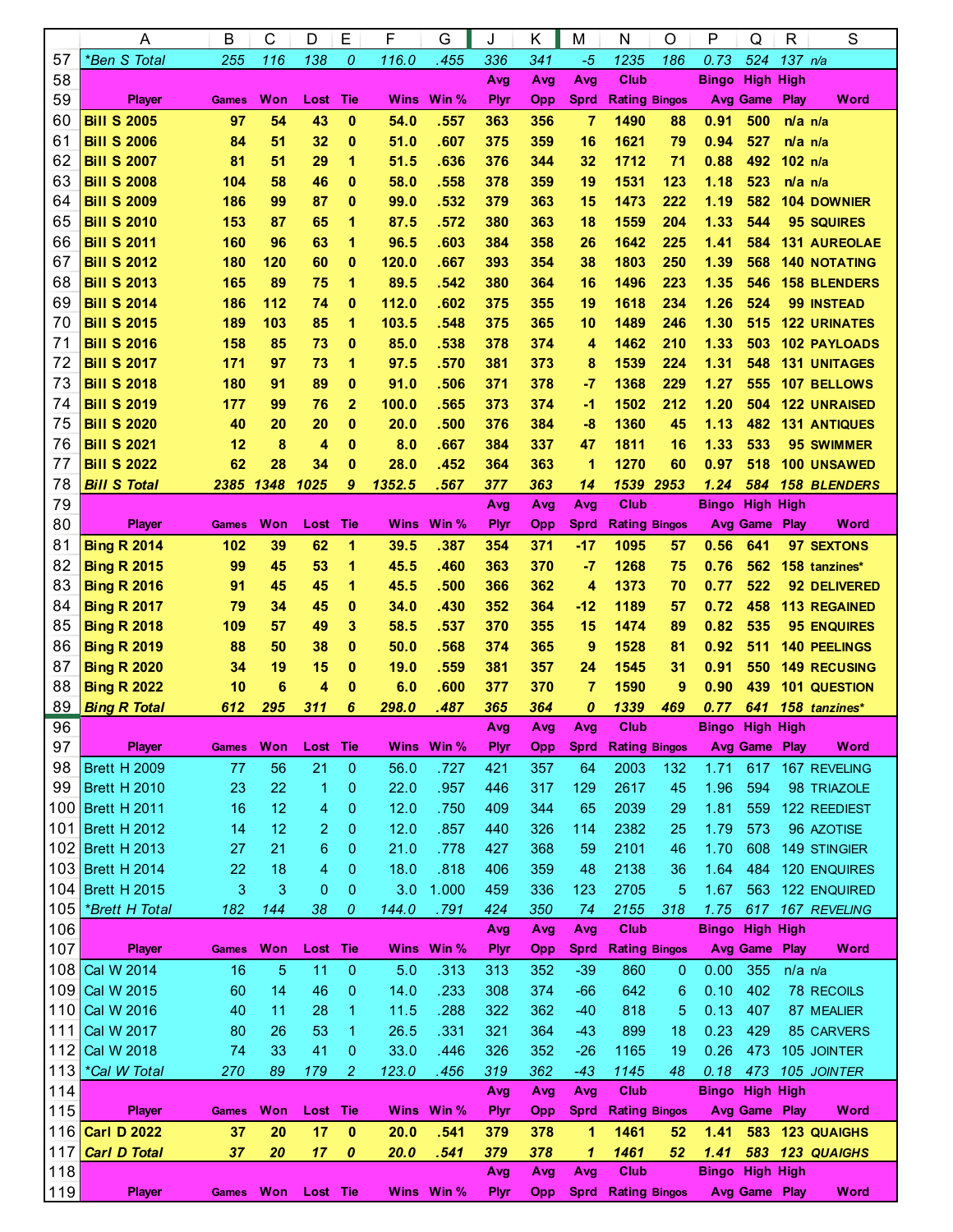|      | A                                    | B            | С        | D              | Е                     | F            | G            | J           | Κ          | М             | N                    | O        | P                      | Q             | R           | S                   |
|------|--------------------------------------|--------------|----------|----------------|-----------------------|--------------|--------------|-------------|------------|---------------|----------------------|----------|------------------------|---------------|-------------|---------------------|
| 120  | Casey C 2009                         | 22           | -7       | 15             | $\mathbf 0$           | 7.0          | .318         | 331         | 372        | -40           | 888                  | 13       | 0.59                   | 426           |             | 92 CREEPER          |
| 121  | Casey C 2010                         | 31           | 15       | 16             | 0                     | 15.0         | .484         | 349         | 351        | $-2$          | 1313                 | 19       | 0.61                   | 543           |             | n/a WANTONS         |
| 122  | Casey C 2015                         | 145          | 82       | 62             | 1                     | 82.5         | .569         | 370         | 363        | 7             | 1523                 | 172      | 1.19                   | 496           |             | 102 SEQUINED        |
| 123  | Casey C 2016                         | 105          | 51       | 53             | 1                     | 51.5         | .490         | 369         | 366        | 3             | 1356                 | 127      | 1.21                   | 517           |             | 131 DIZZIEST        |
| 124  | Casey C 2017                         | 8            | 3        | 5              | 0                     | 3.0          | .375         | 366         | 376        | -10           | 1096                 | 10       | 1.25                   | 411           |             | 77 BOASTED          |
| 125  | *Casey C Total                       | 311          | 158      | 151            | 2                     | 159.0        | .511         | 365         | 364        | 1             | 1390                 | 341      | 1.10                   | 543           |             | 131 DIZZIEST        |
| 126  |                                      |              |          |                |                       |              |              | <b>Avg</b>  | Avg        | Avg           | Club                 |          | <b>Bingo High High</b> |               |             |                     |
| 127  | <b>Player</b>                        | <b>Games</b> | Won      | Lost           | Tie                   | Wins         | Win $%$      | <b>Plyr</b> | Opp        | <b>Sprd</b>   | <b>Rating Bingos</b> |          |                        | Avg Game      | <b>Play</b> | Word                |
| 128  | Christine D 2008                     | 56           | 14       | 42             | 0                     | 14.0         | .250         | 331         | 379        | $-48$         | 735                  | 13       | 0.23                   | 477           | $n/a$ $n/a$ |                     |
| 129  | Christine D 2009                     | 94           | 48       | 45             | 1                     | 48.5         | .516         | 343         | 356        | $-13$         | 1349                 | 48       | 0.51                   | 432           |             | 97 CRAZIES          |
| 130  | Christine D 2010                     | 49           | 14       | 35             | 0                     | 14.0         | .286         | 343         | 366        | $-23$         | 869                  | 19       | 0.39                   | 467           |             | 140 LISTENED        |
| 131  | Christine D 2011                     | 74           | 39       | 35             | 0                     | 39.0         | .527         | 347         | 355        | -8            | 1384                 | 44       | 0.59                   | 435           |             | 140 WRITERLY        |
| 132  | Christine D 2012                     | 42           | 17       | 25             | 0                     | 17.0         | .405         | 329         | 377        | -48           | 1043                 | 23       | 0.55                   | 415           |             | 89 RESHINED         |
| 133  | Christine D 2013                     | 8            | 4        | 4              | 0                     | 4.0          | .500         | 358         | 366        | -8            | 1343                 | 6        | 0.75                   | 409           |             | 82 SUSSING          |
| 134  | Christine D 2014                     | 24           | 7        | 17             | 0                     | 7.0          | .292         | 333         | 373        | -39           | 838                  | 16       | 0.67                   | 427           |             | 82 STRAINED         |
| 135  | *Christine D Total                   | 347          | 139      | 202            | 1                     | 139.5        | .402         | 340         | 365        | $-25$         | 1094                 | 169      | 0.49                   | 477           |             | 140 WRITERLY        |
| 136  |                                      |              |          |                |                       |              |              | Avg         | Avg        | Avg           | Club                 |          | <b>Bingo High High</b> |               |             |                     |
| 137  | <b>Player</b>                        | <b>Games</b> | Won      | Lost           | Tie                   | Wins         | Win %        | <b>Plyr</b> | Opp        | <b>Sprd</b>   | <b>Rating Bingos</b> |          |                        | Avg Game Play |             | Word                |
| 138  | <b>Christine H 2014</b>              | 26           | 13       | 13             | 0                     | 13.0         | .500         | 338         | 345        | -8            | 1323                 | 4        | 0.15                   | 419           |             | 60 ungained*        |
| 139  | <b>Christine H 2015</b>              | 65           | 31       | 34             | 0                     | 31.0         | .477         | 348         | 353        | -5            | 1291                 | 39       | 0.60                   | 490           |             | <b>110 ADJUSTER</b> |
| 140  | <b>Christine H 2016</b>              | 41           | 19       | 22             | 0                     | 19.0         | .463         | 354         | 360        | -6            | 1268                 | 21       | 0.51                   | 481           |             | <b>108 SEQUINS</b>  |
| 141  | <b>Christine H 2017</b>              | 34           | 14       | 19             | 1                     | 14.5         | .426         | 364         | 377        | -13           | 1191                 | 18       | 0.53                   | 479           |             | <b>116 WETBACKS</b> |
| 142  | <b>Christine H 2018</b>              | 34           | 17       | 17             | 0                     | 17.0         | .500         | 353         | 353        | $\bf{0}$      | 1353                 | 14       | 0.41                   | 463           |             | 109 JOSTLER         |
| 143  | <b>Christine H 2019</b>              | 38           | 15       | 23             | 0                     | 15.0         | .395         | 344         | 355        | -11           | 1111                 | 14       | 0.37                   | 496           |             | 98 SMASHED          |
| 144  | <b>Christine H 2020</b>              | 4            | 2        | $\mathbf{2}$   | 0                     | 2.0          | .500         | 403         | 304        | 99            | 1600                 | 1        | 0.25                   | 498           |             | 73 noisers*         |
| 145  | <b>Christine H 2022</b>              | 5            | 3        | $\mathbf{2}$   | 0                     | 3.0          | .600         | 330         | 362        | -32           | 1466                 | 1        | 0.20                   | 378           |             | <b>70 ANSWERS</b>   |
| 146  | <b>Christine H Total</b>             | 247          | 114      | 132            | 1                     | 114.5        | .464         | 351         | 357        | -6            | 1266                 | 112      | 0.45                   | 498           |             | 116 WETBACKS        |
| 147  |                                      |              |          |                |                       |              |              | <b>Avg</b>  | Avg        | Avg           | Club                 |          | Bingo High High        |               |             |                     |
| 148  | <b>Player</b>                        | <b>Games</b> | Won      | Lost           | Tie                   | Wins         | Win %        | <b>Plyr</b> | Opp        | <b>Sprd</b>   | <b>Rating Bingos</b> |          |                        | Avg Game      | <b>Play</b> | Word                |
| 149  | Chuck G 2007                         | 4            | 4        | 0              | 0                     | 4.0          | 1.000        | 388         | 280        | 108           | 2604                 | n/a      | n/a                    | n/a           | $n/a$ $n/a$ |                     |
| 150  | <b>Chuck G 2010</b>                  | 34           | 18       | 16             | 0                     | 18.0         | .529         | 361         | 356        | 5             | 1430                 | 26       | 0.76                   | 515           |             | 93 HORNETS          |
| 151  |                                      |              |          |                |                       |              |              |             |            |               |                      |          |                        |               |             |                     |
| 152  | Chuck G 2011                         | 94           | 48       | 46             | 0                     | 48.0         | .511         | 364         | 358        | 7             | 1400                 | 83       | 0.88                   | 508           |             | 110 BEHINDS         |
|      | Chuck G 2012                         | 89           | 51       | 38             | 0                     | 51.0         | .573         | 364         | 347        | 17            | 1544                 | 72       | 0.81                   | 488           |             | 112 TOXINES         |
|      | 153 *Chuck G Total                   | 221          | 121      | 100            | $\boldsymbol{\theta}$ | 121.0        | .548         | 364         | 352        | 13            | 1484                 | 181      | 0.82                   |               |             | 515 112 TOXINES     |
| 154  |                                      |              |          |                |                       |              |              | Avg         | Avg        | Avg           | Club                 |          | <b>Bingo High High</b> |               |             |                     |
| 155  | <b>Player</b>                        | <b>Games</b> | Won      | Lost           | Tie                   |              | Wins Win %   | <b>Plyr</b> | <b>Opp</b> | <b>Sprd</b>   | <b>Rating Bingos</b> |          |                        | Avg Game Play |             | Word                |
| 156  | David Gar 2017                       | 8            | 4        | 4              | 0                     | 4.0          | .500         | 390         | 380        | 11            | 1411                 | 12       | 1.50                   | 438           |             | <b>96 BEHAVES</b>   |
| 157  | David Gar 2019                       | 4            | 2        | 2              | 0                     | 2.0          | .500         | 388         | 357        | 32            | 1451                 | 7        | 1.75                   | 477           |             | <b>80 HOOKERS</b>   |
|      | 158 David Gar 2022                   | 6            | 4        | $\mathbf{2}$   | 0                     | 4.0          | .667         | 416         | 380        | 36            | 1821                 | 10       | 1.67                   | 458           |             | <b>84 SPEAKABLE</b> |
|      | 159 David Gar Total                  | 18           | 10       | 8              | 0                     | 10.0         | .556         | 398         | 375        | 24            | 1557                 | 29       | 1.61                   | 477           |             | 96 BEHAVES          |
| 160  |                                      |              |          |                |                       |              |              | Avg         | Avg        | Avg           | Club                 |          | <b>Bingo High High</b> |               |             |                     |
| 161  | <b>Player</b>                        | <b>Games</b> | Won      | Lost           | Tie                   |              | Wins Win %   | <b>Plyr</b> | <b>Opp</b> | <b>Sprd</b>   | <b>Rating Bingos</b> |          |                        | Avg Game Play |             | Word                |
| 162  | David Gib 2008                       | 5            | 5        | 0              | 0                     | 5.0          | 1.000        | 418         | 377        | 41            | 2500                 | n/a      | n/a                    | 488           | $n/a$ $n/a$ |                     |
| 163  | David Gib 2011                       | 11           | 9        | 2              | 0                     | 9.0          | .818         | 440         | 324        | 116           | 2307                 | 23       | 2.09                   | 556           | $n/a$ $n/a$ |                     |
| 164  | David Gib 2014                       | 5            | 3        | 2              | 0                     | 3.0          | .600         | 413         | 367        | 45            | 1704                 | 9        | 1.80                   | 493           |             | 92 ETHANES          |
|      | 165 David Gib 2015                   | 105          | 89       | 16             | 0                     | 89.0         | .848         | 437         | 337        | 101           | 2334                 | 212      | 2.02                   | 598           |             | 107 OPSONIZE        |
|      | 166 David Gib 2016                   | 106          | 92       | 14             | 0                     | 92.0         | .868         | 461         | 341        | 119           | 2435                 | 237      | 2.24                   | 630           |             | 140 COALIEST        |
| 167  | David Gib 2017                       | 107          | 105      | $\overline{c}$ | $\mathbf 0$           | 105.0        | .981         | 470         | 326        | 144           | 2721                 | 261      | 2.44                   | 640           |             | 149 COGNOVIT        |
| 168  | David Gib 2018                       | 127          | 116      | 10             | 1                     | 116.5        | .917         | 467         | 340        | 127           | 2557                 | 304      | 2.39                   | 764           |             | 203 MOSCHATE        |
| 169  | David Gib 2019                       | 82           | 78       | 4              | 0                     | 78.0         | .951         | 467         | 321        | 146           | 2661                 | 193      | 2.35                   | 631           |             | 149 PALTERER        |
| 170  | <i>*David Gib Total</i>              | 548          | 497      | 50             | 1                     | 497.5        | .908         | 459         | 334        | 125           | 2525                 | 1239     | 2.26                   | 764           |             | 203 MOSCHATE        |
| 171  |                                      |              |          |                |                       |              |              | Avg         | Avg        | Avg           | Club                 |          | <b>Bingo High High</b> |               |             |                     |
| 172  | <b>Player</b>                        | <b>Games</b> | Won      | Lost           | Tie                   | <b>Wins</b>  | Win %        | <b>Plyr</b> | <b>Opp</b> | <b>Sprd</b>   | <b>Rating Bingos</b> |          |                        | Avg Game Play |             | Word                |
| 173  | Deborah L 2006                       | 79           | 26       | 53             | $\mathbf 0$           | 26.0         | .329         | 326         | 366        | $-40$         | 904                  | 31       | n/a                    | 465           | $103$ n/a   |                     |
| 174  | Deborah L 2007                       | 50           | 22       | 28             | 1                     | 22.5         | .450         | 350         | 347        | 3             | 1256                 | 15       | n/a                    | 527           | $n/a$ $n/a$ |                     |
| 1751 | Deborah L 2008<br>176 Deborah L 2009 | 112<br>122   | 50<br>56 | 62<br>66       | 0<br>$\mathbf 0$      | 50.0<br>56.0 | .446<br>.459 | 346<br>344  | 355<br>356 | $-9$<br>$-12$ | 1221<br>1239         | 44<br>62 | 0.39<br>0.51           | 484<br>463    | $n/a$ $n/a$ | 98 joviest*         |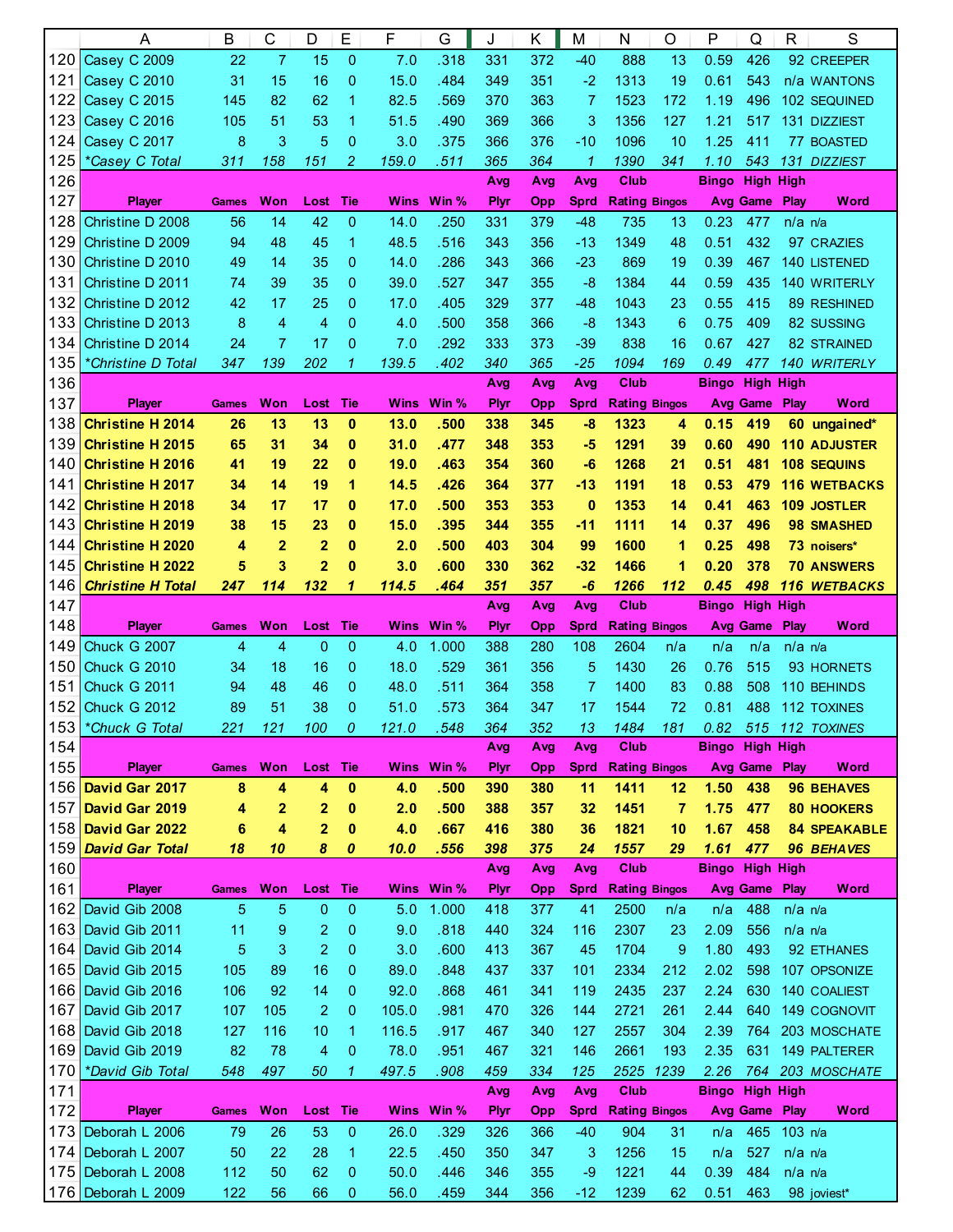|                                 | Α                     | B              | C              | D        | E          | F     | G          | J           | Κ          | М           | N                         | O        | P                      | Q             | R           | S                   |
|---------------------------------|-----------------------|----------------|----------------|----------|------------|-------|------------|-------------|------------|-------------|---------------------------|----------|------------------------|---------------|-------------|---------------------|
| 177                             | Deborah L 2010        | 71             | 31             | 39       | 1          | 31.5  | .444       | 349         | 351        | $-2$        | 1232                      | 46       | 0.65                   | 527           |             | 90 CARTOONS         |
| 178                             | Deborah L 2011        | 129            | 51             | 77       | 1          | 51.5  | .399       | 348         | 360        | $-12$       | 1122                      | 79       | 0.61                   | 502           |             | 108 FISSURE         |
| 179                             | Deborah L 2012        | 109            | 35             | 74       | 0          | 35.0  | .321       | 332         | 375        | $-43$       | 889                       | 57       | 0.52                   | 482           |             | 98 HEEDING          |
| 180                             | Deborah L 2013        | 120            | 51             | 69       | 0          | 51.0  | .425       | 345         | 365        | -19         | 1156                      | 87       | 0.73                   | 515           |             | 122 ZEROING         |
| 181                             | Deborah L 2014        | 147            | 62             | 85       | 0          | 62.0  | .422       | 339         | 356        | -17         | 1149                      | 86       | 0.59                   | 454           |             | <b>88 BARKING</b>   |
| 182                             | Deborah L 2015        | 127            | 46             | 81       | 0          | 46.0  | .362       | 335         | 378        | $-42$       | 976                       | 74       | 0.58                   | 466           |             | 107 EQUIPPED        |
|                                 |                       |                |                |          |            |       |            |             |            |             |                           |          |                        | 488           |             |                     |
| 183                             | Deborah L 2016        | 122            | 41             | 81       | 0          | 41.0  | .336       | 332         | 371        | -39         | 926                       | 73       | 0.60                   |               |             | 98 CODINGS          |
| 184                             | Deborah L 2017        | 24             | 2              | 21       | 1          | 2.5   | .104       | 298         | 388        | $-90$       | 327                       | 8        | 0.33                   | 380           |             | 85 GRADERS          |
| 185                             | Deborah L 2018        | 2              | $\overline{c}$ | 0        | 0          | 2.0   | 1.000      | 400         | 304        | 96          | 2591                      | 3        | 1.50                   | 401           |             | 101 PAVINGS         |
| 186                             | Deborah L 2019        | 3              | 0              | 3        | 0          | 0.0   | .000       | 302         | 336        | -34         | 234                       | 1        | 0.33                   | 324           |             | <b>70 SHUDDERS</b>  |
| 187                             | *Deborah L Total      | 1217           | 475            | 739      | 3          | 476.5 | .392       | 339         | 363        | $-24$       | 1075                      | 666      | 0.55                   | 527           |             | 122 ZEROING         |
| 188                             |                       |                |                |          |            |       |            | Avg         | Avg        | Avg         | Club                      |          | <b>Bingo High High</b> |               |             |                     |
| 189                             | <b>Player</b>         | Games          | Won            | Lost     | <b>Tie</b> |       | Wins Win % | <b>Plyr</b> | Opp        | <b>Sprd</b> | <b>Rating Bingos</b>      |          |                        | Avg Game Play |             | <b>Word</b>         |
| 190                             | Denise M 2010         | 5              | -1             | 4        | 0          | 1.0   | .200       | 334         | 414        | $-80$       | 574                       | 0        | 0.00                   | 374           | $n/a$ $n/a$ |                     |
| 191                             | Denise M 2011         | 52             | 31             | 21       | 0          | 31.0  | .596       | 396         | 363        | 33          | 1655                      | 63       | 1.21                   | 553           |             | 106 POWERING        |
| 192                             | Denise M 2012         | 43             | 30             | 13       | 0          | 30.0  | .698       | 386         | 351        | 35          | 1852                      | 49       | 1.14                   | 505           |             | 106 VAINEST         |
| 193                             | *Denise M Total       | 100            | 62             | 38       | 0          | 62.0  | .620       | 389         | 360        | 28          | 1686                      | 112      | 1.12                   | 553           |             | 106 VAINEST         |
| 194                             |                       |                |                |          |            |       |            | Avg         | Avg        | Avg         | Club                      |          | <b>Bingo High High</b> |               |             |                     |
| 195                             | <b>Player</b>         | <b>Games</b>   | Won            | Lost     | Tie        |       | Wins Win % | <b>Plyr</b> | <b>Opp</b> | Sprd        | <b>Rating Bingos</b>      |          |                        | Avg Game Play |             | Word                |
| 196                             | <b>Donna E 2015</b>   | 59             | 39             | 20       | 0          | 39.0  | .661       | 410         | 361        | 49          | 1831                      | 105      | 1.78                   | 562           |             | <b>132 ZESTIER</b>  |
| 197                             | <b>Donna E 2016</b>   | 187            | 121            | 66       | 0          | 121.0 | .647       | 419         | 375        | 44          | 1801                      | 409      | 2.19                   | 619           |             | <b>185 CONJURED</b> |
| 198                             | <b>Donna E 2017</b>   | 167            | 105            | 61       | 1          | 105.5 | .632       | 411         | 373        | 38          | 1751                      | 359      | 2.15                   | 708           |             | <b>176 IMBODIED</b> |
| 199                             | <b>Donna E 2018</b>   | 165            | 109            | 54       | 2          | 110.0 | .667       | 421         | 375        | 47          | 1849                      | 370      | 2.24                   | 564           |             | 185 subfirms*       |
| 200                             | <b>Donna E 2019</b>   | 132            | 91             | 40       | 1          | 91.5  | .693       | 419         | 359        | 60          | 1924                      | 283      | 2.14                   | 582           |             | <b>118 PEROXIDS</b> |
| 201                             | <b>Donna E 2020</b>   | 23             | 14             | 9        | 0          | 14.0  | .609       | 398         | 371        | 27          | 1669                      | 48       | 2.09                   | 466           |             | <b>110 TICKLED</b>  |
|                                 |                       |                |                |          |            |       |            |             |            |             |                           |          |                        |               |             |                     |
| 202                             | <b>Donna E 2021</b>   | 13             | 9              | 4        | 0          | 9.0   | .692       | 400         | 362        | 39          | 1863                      | 30       | 2.31                   | 500           |             | <b>126 JOTTING</b>  |
| 203                             | <b>Donna E Total</b>  | 746            | 488            | 254      | 4          | 490.0 | .657       | 416         | 370        | 46          | 1821                      | 1604     | 2.15                   | 708           |             | <b>185 CONJURED</b> |
| 204                             |                       |                |                |          |            |       |            | Avg         | Avg        | Avg         | Club                      |          | <b>Bingo High High</b> |               |             |                     |
| 205                             | <b>Player</b>         | <b>Games</b>   | Won            | Lost     | Tie        |       | Wins Win % | <b>Plyr</b> | Opp        | <b>Sprd</b> | <b>Rating Bingos</b>      |          |                        | Avg Game Play |             | Word                |
|                                 |                       |                |                |          |            |       |            |             |            |             |                           |          |                        |               |             |                     |
| 206                             | D Pedroza 2009        | 50             | 14             | 35       | 1          | 14.5  | .290       | 289         | 350        | -61         | 748                       | 8        | 0.16                   | 428           |             | <b>72 STAINER</b>   |
| 207                             | D Pedroza 2010        | 127            | 37             | 89       | 1          | 37.5  | .295       | 305         | 374        | -69         | 758                       | 73       | 0.57                   | 500           |             | <b>110 TERRAIN</b>  |
| 208                             | D Pedroza 2011        | 130            | 38             | 91       | 1          | 38.5  | .296       | 325         | 365        | -40         | 837                       | 116      | 0.89                   | 520           |             | <b>119 QUICKENS</b> |
| 209                             | D Pedroza 2012        | 99             | 32             | 67       | 0          | 32.0  | .323       | 332         | 372        | $-40$       | 899                       | 85       | 0.86                   | 488           |             | <b>113 SLUTTIER</b> |
|                                 | 210 D Pedroza 2013    | 90             | 29             | 61       | 0          | 29.0  | 322        | 329         | 375        | -46         | 881                       | 80       | 0.89                   | 453           |             | <b>99 LAMBING</b>   |
|                                 | 211 D Pedroza 2014    | 114            | 39             | 75       | 0          | 39.0  | .342       | 325         | 368        | -44         | 922                       | 86       | 0.75                   |               |             | 464 104 CLEAVING    |
|                                 | 212 D Pedroza 2015    | 160            | 54             | 106      | 0          | 54.0  | .338       | 328         | 380        | $-51$       | 901                       | 126      | 0.79                   | 509           |             | <b>176 ENCLAVED</b> |
|                                 | 213 D Pedroza 2016    | 138            | 35             | 103      | 0          | 35.0  | .254       | 321         | 391        | $-71$       | 687                       | 113      | 0.82                   | 434           |             | <b>131 GASTRINS</b> |
|                                 | 214 D Pedroza 2017    | 156            | 47             | 107      | 2          | 48.0  | .308       | 320         | 388        | $-68$       | 800                       | 135      | 0.87                   | 497           |             | <b>122 DETAINED</b> |
|                                 | 215 D Pedroza 2018    | 152            | 52             | 100      | 0          | 52.0  | .342       | 338         | 382        | $-44$       | 935                       | 113      | 0.74                   | 492           |             | <b>140 GAZETTE</b>  |
|                                 | 216 D Pedroza 2019    | 95             | 37             | 57       | 1          | 37.5  | .395       | 337         | 362        | $-25$       | 1076                      | 77       | 0.81                   | 529           |             | 97 SQUARED          |
|                                 |                       |                |                |          | 0          |       |            |             |            | $-31$       |                           |          |                        |               |             | <b>96 DOTTING</b>   |
|                                 | 217 D Pedroza 2020    | 23             | 9              | 14       |            | 9.0   | .391       | 338         | 369        |             | 1058                      | 18       | 0.78                   | 497           |             |                     |
|                                 | 218 D Pedroza 2021    | 12             | 4              | 8        | 0          | 4.0   | .333       | 327         | 377        | $-50$       | 894                       | 11       | 0.92                   | 373           |             | <b>100 CAVERNS</b>  |
|                                 | 219 D Pedroza 2022    | 20             | 6              | 14       | 0          | 6.0   | .300       | 321         | 368        | $-47$       | 826                       | 12       | 0.60                   | 407           |             | 96 EPOXIES          |
|                                 | 220 D Pedroza Total   | 1366           | 433            | 927      | 6          | 436.0 | .319       | 324         | 376        | $-51$       |                           | 860 1053 | 0.77                   | 529           |             | 176 ENCLAVED        |
|                                 |                       |                |                |          |            |       |            | Avg         | Avg        | Avg         | Club                      |          | <b>Bingo High High</b> |               |             |                     |
|                                 | <b>Player</b>         | <b>Games</b>   | Won            | Lost     | Tie        |       | Wins Win % | <b>Plyr</b> | <b>Opp</b> |             | <b>Sprd Rating Bingos</b> |          |                        | Avg Game Play |             | Word                |
|                                 | 223 Elisa D 2011      | 8              | $\overline{2}$ | 6        | 0          | 2.0   | .250       | 323         | 379        | $-55$       | 713                       | 3        | 0.38                   | 399           |             | 73 STAGIER          |
|                                 | 224 Elisa D 2012      | 184            | 79             | 105      | 0          | 79.0  | .429       | 343         | 355        | $-12$       | 1178                      | 114      | 0.62                   | 455           |             | 118 REJOICED        |
|                                 | 225 Elisa D 2013      | 177            | 78             | 98       | 1          | 78.5  | .444       | 350         | 359        | $-10$       | 1217                      | 139      | 0.79                   | 491           |             | 110 QUIVERED        |
|                                 | 226 Elisa D 2014      | 173            | 82             | 91       | 0          | 82.0  | .474       | 348         | 356        | $-8$        | 1280                      | 124      | 0.72                   | 466           |             | <b>140 STRIDING</b> |
|                                 | Elisa D 2015          | 191            | 84             | 107      | 0          | 84.0  | .440       | 346         | 358        | $-12$       | 1201                      | 139      | 0.73                   | 489           |             | 103 REACHED         |
|                                 | 228 Elisa D 2016      | 148            | 79             | 68       | 1          | 79.5  | .537       | 355         | 355        | $\mathbf 0$ | 1429                      | 115      | 0.78                   | 498           |             | 102 SAFFRON         |
|                                 | 229 Elisa D 2017      | 126            | 62             | 63       | 1          | 62.5  | .496       | 347         | 361        | $-14$       | 1312                      | 87       | 0.69                   | 458           |             | 128 SNOOZED         |
|                                 | Elisa D 2018          | $\overline{2}$ | $\overline{2}$ | $\bf{0}$ | 0          | 2.0   | 1.000      | 387         | 334        | 53          | 2493                      | 3        | 1.50                   | 394           |             | <b>69 RATIONS</b>   |
| 221<br>222<br>227<br>230<br>231 | <i>*Elisa D Total</i> | 1009           | 468            | 538      | 3          | 469.5 | .465       | 348         | 357        | $-10$       | 1259                      | 724      | 0.72                   | 498           |             | <b>140 STRIDING</b> |
|                                 |                       |                |                |          |            |       |            | Avg         | Avg        | Avg         | <b>Club</b>               |          | <b>Bingo High High</b> |               |             |                     |
| 232<br>233                      | <b>Player</b>         | <b>Games</b>   | Won            | Lost Tie |            |       | Wins Win % | <b>Plyr</b> | <b>Opp</b> | Sprd        | <b>Rating Bingos</b>      |          |                        | Avg Game Play |             | Word                |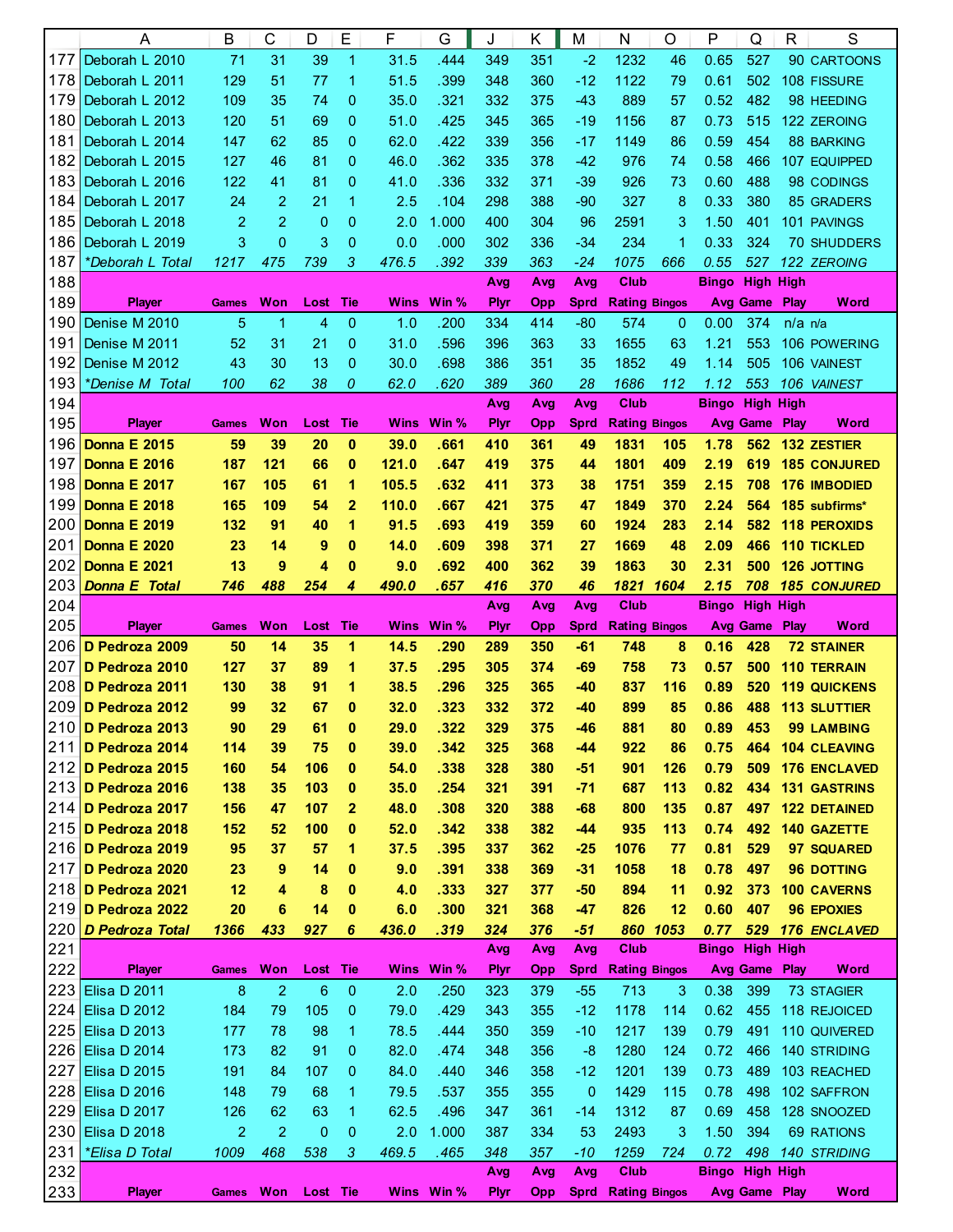|     | A                                | в            | С         | D              | E                        | F            | G            | J           | Κ          | M              | N                    | O        | P                      | Q                | R           | S                                     |
|-----|----------------------------------|--------------|-----------|----------------|--------------------------|--------------|--------------|-------------|------------|----------------|----------------------|----------|------------------------|------------------|-------------|---------------------------------------|
| 234 | Eliza G 2007                     | 24           | 21        | $\overline{2}$ | 1                        | 21.5         | .896         | 430         | 326        | 104            | 2430                 | 52       | 2.17                   | 526              | $n/a$ $n/a$ |                                       |
| 235 | Eliza G 2009                     | 32           | 24        | 8              | 0                        | 24.0         | .750         | 418         | 345        | 73             | 2063                 | 56       | 1.75                   | 535              |             | 92 SHELVES                            |
| 236 | Eliza G 2010                     | 22           | 19        | 3              | 0                        | 19.0         | .864         | 437         | 336        | 100            | 2365                 | 40       | 1.82                   | 585              |             | 106 SEIZORS                           |
| 237 | Eliza G 2011                     | 10           | 7         | 3              | 0                        | 7.0          | .700         | 430         | 369        | 61             | 1953                 | 20       | 2.00                   | 508              |             | 95 VOIDERS                            |
| 238 | Eliza G 2013                     | 10           | 9         | 1              | 0                        | 9.0          | .900         | 404         | 343        | 61             | 2327                 | 15       | 1.50                   | 448              |             | <b>86 TOEHOLDS</b>                    |
|     | 239 Eliza G 2014                 | 5            | 5         | $\mathbf{0}$   | 0                        | 5.0          | 1.000        | 398         | 333        | 65             | 2527                 | 6        | 1.20                   | 459              |             | <b>83 UNEASILY</b>                    |
| 240 | *Eliza G Total                   | 103          | 85        | 17             | 1                        | 85.5         | .830         | 424         | 340        | 83             | 2250                 | 189      | 1.83                   | 585              |             | 106 SEIZORS                           |
| 241 |                                  |              |           |                |                          |              |              | Avg         | Avg        | Avg            | Club                 |          | <b>Bingo</b>           | <b>High High</b> |             |                                       |
| 242 | <b>Player</b>                    | <b>Games</b> | Won       | Lost           | Tie                      | Wins         | Win $%$      | <b>Plyr</b> | Opp        | Sprd           | <b>Rating Bingos</b> |          |                        | Avg Game Play    |             | Word                                  |
| 243 | <b>Glenn E 2005</b>              | 62           | 17        | 45             | $\bf{0}$                 | 17.0         | .274         | 307         | 360        | $-53$          | 749                  | 36       | 0.58                   | 470              | $n/a$ n/a   |                                       |
| 244 | Glenn E 2006                     | 66           | 32        | 34             | 0                        | 32.0         | .485         | 349         | 365        | $-16$          | 1287                 | 60       | 0.91                   | 460              | $n/a$ n/a   |                                       |
| 245 | Glenn E 2008                     | 75           | 41        | 34             | $\bf{0}$                 | 41.0         | .547         | 356         | 367        | $-11$          | 1427                 | 65       | 0.87                   | 491              | $n/a$ n/a   |                                       |
| 246 | Glenn E 2009                     | 154          | 88        | 66             | 0                        | 88.0         | .571         | 385         | 361        | 24             | 1577                 | 202      | 1.31                   | 648              |             | <b>114 SEQUOIAS</b>                   |
| 247 | <b>Glenn E 2010</b>              | 180          | 111       | 68             | 1                        | 111.5        | .619         | 390         | 363        | 26             | 1682                 | 284      | 1.58                   | 582              |             | <b>139 BRUSQUE</b>                    |
|     | 248 Glenn E 2011                 | 153          | 98        | 54             | 1                        | 98.5         | .644         | 402         | 374        | 28             | 1746                 | 295      | 1.93                   | 629              |             | <b>140 ARTISTRY</b>                   |
| 249 | Glenn E 2012                     | 150          | 94        | 56             | 0                        | 94.0         | .627         | 399         | 373        | 26             | 1705                 | 301      | 2.01                   | 573              |             | 110 WHEELING                          |
| 250 | Glenn E 2013                     | 111          | 56        | 55             | 0                        | 56.0         | .505         | 388         | 391        | $-3$           | 1391                 | 203      | 1.83                   | 588              |             | <b>156 CAROUSEL</b>                   |
| 251 | Glenn E 2014                     | 72           | 38        | 34             | 0                        | 38.0         | .528         | 391         | 379        | 12             | 1471                 | 137      | 1.90                   | 550              |             | <b>102 CHORALES</b>                   |
| 252 | <b>Glenn E 2015</b>              | 91           | 50        | 40             | 1                        | 50.5         | .555         | 392         | 387        | 5              | 1512                 | 180      | 1.98                   | 512              |             | <b>140 CRUSTIER</b>                   |
| 253 | <b>Glenn E 2016</b>              | 83           | 37        | 45             | 1                        | 37.5         | .452         | 372         | 402        | -30            | 1215                 | 144      | 1.73                   | 517              |             | <b>125 INCLINES</b>                   |
| 254 | Glenn E 2017                     | 7            | 3         | 4              | 0                        | 3.0          | .429         | 393         | 367        | 26             | 1301                 | 11       | 1.57                   | 511              |             | 97 KITTENS                            |
| 255 | Glenn E 2018                     | 31           | 15        | 16             | 0                        | 15.0         | .484         | 388         | 387        | $\bf{0}$       | 1356                 | 50       | 1.61                   | 505              |             | <b>119 HONKIES</b>                    |
| 256 | Glenn E 2019                     | 13           | 6         | 7              | 0                        | 6            | 0            | 371         | 386        | -15            | 1263                 | 16       | 1.23                   | 467              |             | <b>88 EQUATES</b>                     |
| 257 | Glenn E 2020                     | 23           | 9         | 14             | 0                        | 9            | $\bf{0}$     | 383         | 405        | $-22$          | 1121                 | 37       | 1.61                   | 493              |             | <b>105 SWINGER</b>                    |
| 258 | <b>Glenn E Total</b>             | 1271         | 695       | 572            | 4                        | 697.0        | .548         | 382         | 375        | 7              | 1494 2021            |          | 1.59                   | 648              |             | <b>156 CAROUSEL</b>                   |
| 259 |                                  |              |           |                |                          |              |              | Avg         | Avg        | Avg            | Club                 |          | <b>Bingo</b>           | <b>High High</b> |             |                                       |
| 260 | <b>Player</b>                    | <b>Games</b> | Won       | Lost           | <b>Tie</b>               | Wins         | Win $%$      | <b>Plyr</b> | Opp        | Sprd           | <b>Rating Bingos</b> |          |                        | Avg Game Play    |             | Word                                  |
| 261 | <b>Grace S 2005</b>              | 68           | 44        | 24             | 0                        | 44.0         | .647         | 355         | 299        | 56             | 1761                 | 79       | 1.16                   | 467              | $n/a$ $n/a$ |                                       |
|     |                                  |              |           |                |                          |              |              |             |            |                |                      |          |                        |                  |             |                                       |
|     |                                  |              |           |                |                          |              |              |             |            |                |                      |          |                        |                  |             |                                       |
| 262 | <b>Grace S 2006</b>              | 94           | 66        | 28             | 0                        | 66.0         | .702         | 378         | 330        | 48             | 1878                 | 79       | 0.84                   | 467              | $n/a$ $n/a$ |                                       |
| 263 | <b>Grace S 2007</b>              | 77           | 53        | 23             | 1                        | 53.5         | .695         | 390         | 334        | 56             | 1892                 | 82       | 1.06                   | 433              | $101$ n/a   |                                       |
| 264 | <b>Grace S 2008</b>              | 98           | 73        | 25             | 0                        | 73.0         | .745         | 387         | 335        | 52             | 1981                 | 115      | 1.17                   | 530              | $n/a$ $n/a$ |                                       |
| 265 | <b>Grace S 2009</b>              | 157          | 103       | 54             | 0                        | 103.0        | .656         | 381         | 341        | 40             | 1774                 | 185      | 1.18                   | 545              |             | 102 bagless*                          |
|     | 266 Grace S 2010                 | 75           | 43        | 32             | 0                        | 43.0         | .573         | 373         | 353        | 21             | 1562                 | 89       | 1.19                   | 526              |             | 140 NEOLITHS                          |
|     | 267 Grace S 2011                 | $\sim$ 7     | $\Delta$  | -3-            | $\overline{0}$           | 4.0          | .571         | 402         | 334        | 69             | 1682                 | 9        |                        |                  |             | 1.29 487 87 NIFTIER                   |
| 268 | <i>*Grace S Total</i>            | 576          | 386       | 189            | 1                        | 386.5        | .671         | 379         | 334        | 45             | 1812                 | 638      |                        |                  |             | 1.11 545 140 NEOLITHS                 |
| 269 |                                  |              |           |                |                          |              |              | Avg         | Avg        | Avg            | Club                 |          | <b>Bingo High High</b> |                  |             |                                       |
| 270 | <b>Player</b>                    | <b>Games</b> | Won       | Lost Tie       |                          |              | Wins Win %   | Plyr        | <b>Opp</b> | Sprd           | <b>Rating Bingos</b> |          |                        | Avg Game Play    |             | Word                                  |
|     | 271 Jacob C 2009                 | 156          | 48        | 108            | 0                        | 48.0         | .308         | 321         | 363        | $-42$          | 853                  | 72       | 0.46                   | 541              |             | <b>108 EXAMINED</b>                   |
|     | 272 Jacob C 2010                 | 181          | 105       | 76             | 0                        | 105.0        | .580         | 376         | 351        | 26             | 1588                 | 204      | 1.13                   | 531              |             | <b>107 JUSTICE</b>                    |
|     | 273 Jacob C 2011                 | 180          | 100       | 78             | 2                        | 101.0        | .561         | 378         | 357        | 21             | 1542                 | 238      | 1.32                   | 542              |             | <b>114 MADEIRA</b>                    |
|     | 274 Jacob C 2012                 | 212          | 136       | 75             | 1                        | 136.5        | .644         | 385         | 346        | 39             | 1751                 | 326      | 1.54                   |                  |             | 563 173 DARIOLES                      |
|     | 275 Jacob C 2013                 | 174          | 103       | 71             | 0                        | 103.0        | .592         | 377         | 355        | 21             | 1603                 | 255      | 1.47                   | 549              |             | <b>176 WREATHES</b>                   |
|     | 276 Jacob C 2014                 | 210          | 128       | 80             | 2                        | 129.0        | .614         | 376         | 357        | 20             | 1644                 | 306      | 1.46                   | 587              |             | <b>149 TACRINES</b>                   |
|     | 277 Jacob C 2015                 | 223          | 128       | 94             | 1                        | 128.5        | .576         | 374         | 353        | 21             | 1568                 | 293      | 1.31                   |                  |             | 616 130 EQUATOR                       |
|     | 278 Jacob C 2016                 | 209          | 107       | 101            | 1                        | 107.5        | .514         | 375         | 374        | 1              | 1406                 | 296      | 1.42                   | 600              |             | <b>118 CZARINAS</b>                   |
|     | 279 Jacob C 2017                 | 197          | 123       | 74             | 0                        | 123.0        | .624         | 392         | 367        | 25             | 1691                 | 305      | 1.55                   | 627              |             | 131 lenscaps*                         |
|     | 280 Jacob C 2018                 | 235          | 129       | 105            | 1                        | 129.5        | .551         | 383         | 368        | 15             | 1516                 | 366      | 1.56                   | 583              |             | 158 glycemes*                         |
|     | 281 Jacob C 2019                 | 229          | 124       | 104            | 1                        | 124.5        | .544         | 382         | 364        | 18             | 1504                 | 337      | 1.47                   | 547              |             | <b>140 HORNIEST</b>                   |
|     | 282 Jacob C 2020                 | 49           | 33        | 16             | 0                        | 33.0         | .673         | 397         | 355        | 42             | 1829                 | 77       | 1.57                   | 560              |             | 158 breadier*                         |
|     | 283 Jacob C 2021                 | 16           | 9         | $\overline{7}$ | 0                        | 9.0          | .563         | 378         | 351        | 27             | 1557                 | 25       | 1.56                   | 513              |             | 90 GRAINED                            |
|     | 284 Jacob C 2022                 | 82           | 49        | 33             | 0                        | 49.0         | .598         | 386         | 346        | 41             | 1663                 | 136      | 1.66                   | 575              |             | <b>122 TROUTIER</b>                   |
|     | 285 Jacob C Total                | 2353         | 1322 1022 |                | 8                        | 1326.0       | .564         | 377         | 359        | 18             | 1539 3236<br>Club    |          | 1.38                   | 627              |             | 176 WREATHES                          |
| 286 |                                  |              |           |                |                          |              |              | Avg         | Avg        | Avg            |                      |          | Bingo High High        |                  |             |                                       |
| 287 | <b>Player</b>                    | <b>Games</b> | Won       | Lost Tie       |                          |              | Wins Win %   | <b>Plyr</b> | <b>Opp</b> | <b>Sprd</b>    | <b>Rating Bingos</b> |          |                        | Avg Game Play    |             | Word                                  |
|     | 288 Jay J 2012<br>289 Jay J 2013 | 147<br>182   | 54<br>67  | 91<br>115      | $\mathbf{2}$<br>$\bf{0}$ | 55.0<br>67.0 | .374<br>.368 | 323<br>339  | 359<br>363 | $-35$<br>$-24$ | 1001<br>1026         | 36<br>69 | 0.24<br>0.38           | 531              |             | 417 102 QUERIED<br><b>98 SHUNTING</b> |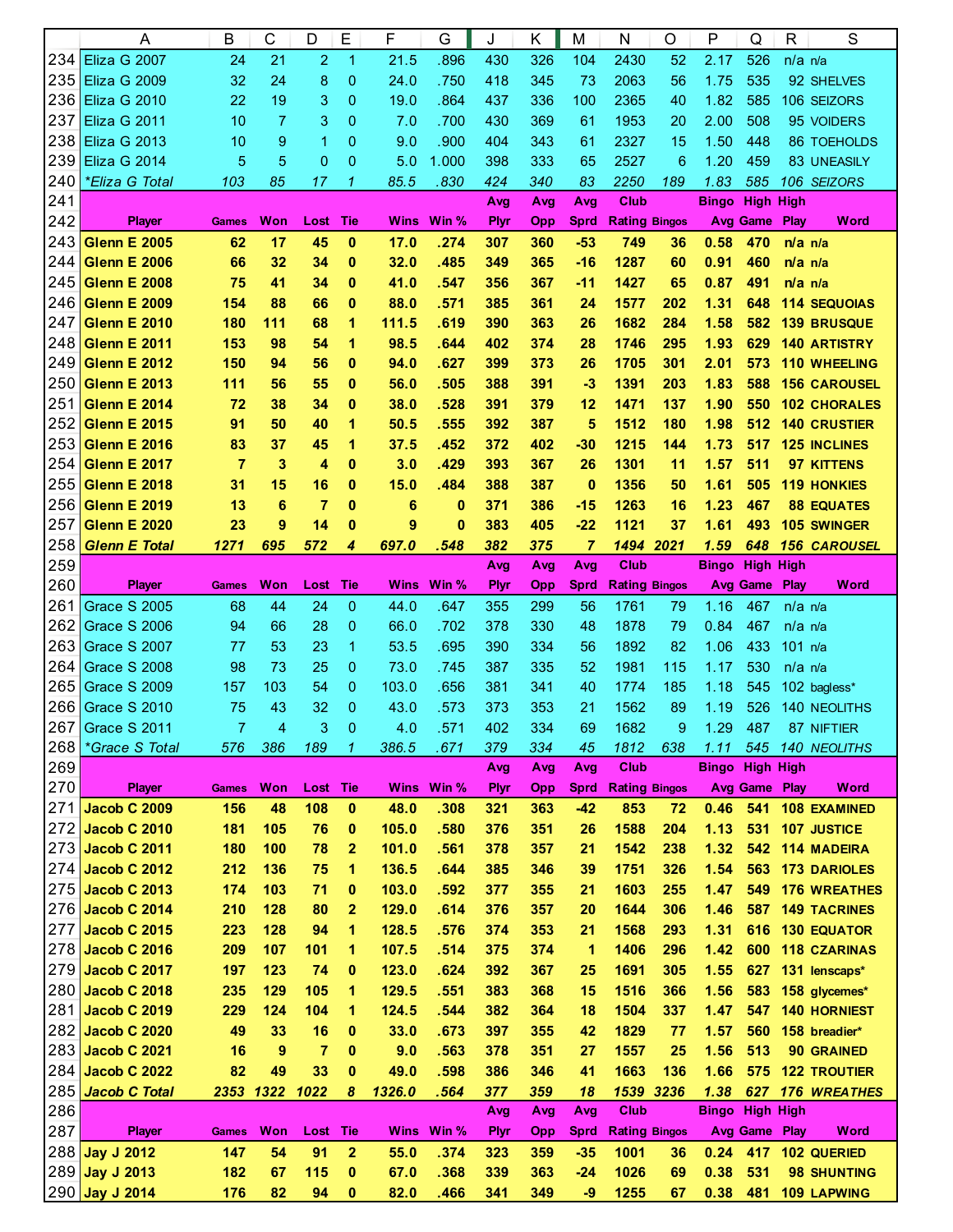|            | A                                  | B            | С            | D              | Е            | F              | G            | J           | Κ          | М           | N                    | O              | Ρ                      | Q                | R           | S                                    |
|------------|------------------------------------|--------------|--------------|----------------|--------------|----------------|--------------|-------------|------------|-------------|----------------------|----------------|------------------------|------------------|-------------|--------------------------------------|
| 291        | <b>Jay J 2015</b>                  | 191          | 74           | 117            | $\bf{0}$     | 74.0           | .387         | 334         | 365        | $-31$       | 1046                 | 61             | 0.32                   | 486              |             | <b>99 SWANNED</b>                    |
|            | 292 Jay J 2016                     | 140          | 73           | 66             | 1            | 73.5           | .525         | 351         | 346        | 5           | 1410                 | 65             | 0.46                   | 489              |             | <b>98 UNGREEDY</b>                   |
| 293        | <b>Jay J 2017</b>                  | 135          | 52           | 83             | 0            | 52.0           | .385         | 339         | 365        | -27         | 1056                 | 54             | 0.40                   | 468              |             | <b>98 ACQUIRES</b>                   |
| 294        | <b>Jay J 2018</b>                  | 126          | 58           | 65             | 3            | 59.5           | .472         | 339         | 344        | -5          | 1274                 | 47             | 0.37                   | 448              |             | 98 COVETOUS                          |
| 295        | <b>Jay J 2019</b>                  | 123          | 45           | 78             | 0            | 45.0           | .366         | 343         | 359        | -17         | 1041                 | 55             | 0.45                   | 490              |             | 98 GRIEVERS                          |
| 296        | <b>Jay J 2020</b>                  | 31           | 14           | 17             | 0            | 14.0           | .452         | 345         | 364        | $-18$       | 1212                 | 10             | 0.32                   | 452              |             | <b>89 BEGRIMES</b>                   |
| 297        | <b>Jay J 2021</b>                  | 14           | 3            | 11             | 0            | 3.0            | .214         | 333         | 372        | $-39$       | 684                  | 5              | 0.36                   | 412              |             | <b>76 SILTIER</b>                    |
| 298        |                                    | 46           | 21           | 25             | 0            | 21.0           | .457         | 335         | 338        | $-3$        | 1241                 | 8              | 0.17                   | 422              |             | <b>116 BAROQUE</b>                   |
| 299        | <b>Jay J 2022</b>                  |              | 543          | 762            | 6            | 546.0          |              | 338         | 357        | $-18$       | 1134                 | 477            | 0.36                   | 531              |             | 116 BAROQUE                          |
| 300        | <b>Jay J Total</b>                 | 1311         |              |                |              |                | .416         | Avg         | Avg        | Avg         | Club                 |                | <b>Bingo High High</b> |                  |             |                                      |
| 301        | <b>Player</b>                      | <b>Games</b> | Won          | Lost           | Tie          | <b>Wins</b>    | Win %        | <b>Plyr</b> | Opp        | <b>Sprd</b> | <b>Rating Bingos</b> |                |                        | Avg Game         | <b>Play</b> | Word                                 |
| 302        | <b>JoAnn G 2006</b>                | 58           | 24           | 34             | 0            | 24.0           | .414         | 338         | 363        | $-25$       | 1116                 |                | 0.55                   | 450              | 83 n/a      |                                      |
| 303        |                                    |              |              |                |              |                |              |             |            |             |                      | 32             |                        |                  |             |                                      |
|            | JoAnn G 2007                       | 40           | 20           | 20             | 0            | 20.0           | .500         | 357         | 337        | 20          | 1397                 | 20             | 0.50                   | 441              | $n/a$ $n/a$ |                                      |
| 304        | JoAnn G 2008                       | 45           | 26           | 19             | 0            | 26.0           | .578         | 367         | 352        | 15          | 1553                 | 44             | 0.98                   | 494              | $n/a$ $n/a$ |                                      |
| 305        | JoAnn G 2009                       | 80           | 47           | 33             | 0            | 47.0           | .588         | 373         | 357        | 16          | 1579                 | 109            | 1.36                   | 483              |             | 92 PIRATES                           |
| 306        | JoAnn G 2010                       | 96           | 55           | 41             | 0            | 55.0           | .573         | 372         | 358        | 14          | 1546                 | 117            | 1.22                   | 512              |             | 100 QUIETED                          |
| 307        | <b>JoAnn G 2011</b>                | 143          | 78           | 64             | 1            | 78.5           | .549         | 376         | 361        | 16          | 1506                 | 178            | 1.24                   | 538              |             | 140 repoints*                        |
| 308        | <b>JoAnn G 2012</b>                | 106          | 51           | 55             | 0            | 51.0           | .481         | 370         | 371        | -1          | 1331                 | 123            | 1.16                   | 500              |             | 95 CHASTER                           |
| 309        | <b>JoAnn G 2013</b>                | 68           | 36           | 32             | 0            | 36.0           | .529         | 376         | 367        | 8           | 1451                 | 85             | 1.25                   | 582              |             | <b>140 INTRUDES</b>                  |
| 310        | *JoAnn G Total                     | 691          | 356          | 334            | 1            | 356.5          | .516         | 365         | 359        | 6           | 1409                 | 726            | 1.05                   | 582              |             | 140 INTRUDES                         |
| 317        |                                    |              |              |                |              |                |              | Avg         | Avg        | Avg         | Club                 |                | <b>Bingo</b>           | <b>High High</b> |             |                                      |
| 318        | <b>Player</b>                      | <b>Games</b> | Won          | Lost           | Tie          | Wins           | Win $%$      | <b>Plyr</b> | Opp        | <b>Sprd</b> | <b>Rating Bingos</b> |                |                        | Avg Game Play    |             | Word                                 |
| 319        | <b>Kurt S 2019</b>                 | 11           | 3            | 8              | 0            | 3.0            | .273         | 282         | 391        | $-109$      | 500                  | 4              | 0.36                   | 377              |             | <b>84 PHENOMS</b>                    |
| 320        | <b>Kurt S 2020</b>                 | 37           | 12           | 25             | 0            | 12.0           | .324         | 320         | 372        | $-52$       | 864                  | 23             | 0.62                   | 430              |             | 91 cornish*                          |
| 321        | <b>Kurt S 2021</b>                 | 4            | $\mathbf{2}$ | $\overline{2}$ | 0            | $\overline{2}$ | .500         | 310         | 389        | $-79$       | 1152                 | $\overline{2}$ | 0.50                   | 369              |             | <b>72 BOATINGS</b>                   |
| 322        | <b>Kurt S 2022</b>                 | 39           | 10           | 29             | 0            | 10             | .256         | 303         | 373        | $-70$       | 676                  | 16             | 0.41                   | 428              |             | 104 raviola*                         |
| 323<br>324 | <b>Kurt S Total</b>                | 91           | 27           | 64             | 0            | 27.0           | .297         | 308         | 376        | -68         | 766<br>Club          | 45             | 0.49                   | 430              |             | 104 raviola*                         |
|            |                                    |              |              |                |              |                |              |             |            |             |                      |                |                        |                  |             |                                      |
|            |                                    |              |              |                |              |                |              | Avg         | Avg        | Avg         |                      |                | <b>Bingo</b>           | <b>High High</b> |             |                                      |
| 325        | <b>Player</b>                      | <b>Games</b> | Won          | Lost           | Tie          | Wins           | Win %        | <b>Plyr</b> | Opp        | <b>Sprd</b> | <b>Rating Bingos</b> |                |                        | Avg Game         | <b>Play</b> | Word                                 |
| 326        | <b>Larry T 2005</b>                | 30           | 26           | 4              | 0            | 26.0           | .867         | 430         | 344        | 86          | 2335                 | 43             | 1.43                   | 481              | $n/a$ $n/a$ |                                      |
| 327        | <b>Larry T 2006</b>                | 83           | 66           | 17             | 0            | 66.0           | .795         | 433         | 338        | 95          | 2213                 | 140            | 1.69                   | 669              | 131 n/a     |                                      |
| 328        | <b>Larry T 2007</b>                | 52           | 35           | 17             | 0            | 35.0           | .673         | 428         | 367        | 61          | 1896                 | 77             | 1.48                   | 531              | $104$ n/a   |                                      |
| 329        | <b>Larry T 2008</b>                | 16           | 14           | $\overline{c}$ | 0            | 14.0           | .875         | 446         | 343        | 103         | 2402                 | 33             | 2.06                   | 569              | $n/a$ $n/a$ |                                      |
|            | 330 Larry T 2011                   | $6^{\circ}$  | 3            | 3 <sup>1</sup> | $\mathbf{0}$ | 3.0            | .500         | 375         | 386        | $-11$       | 1352                 | - 6            |                        | 1.00 459 n/a n/a |             |                                      |
| 331        | *Larry T Total                     | 181          | 141          | 40             | 0            | 141.0          | .779         | 432         | 348        | 84          | 2159                 | 293            |                        | 1.62 669 131 n/a |             |                                      |
| 332        |                                    |              |              |                |              |                |              | Avg         | Avg        | Avg         | Club                 |                | <b>Bingo High High</b> |                  |             |                                      |
| 333        | <b>Player</b>                      | <b>Games</b> | Won          | Lost Tie       |              |                | Wins Win %   | <b>Plyr</b> | <b>Opp</b> | <b>Sprd</b> | <b>Rating Bingos</b> |                |                        | Avg Game Play    |             | Word                                 |
|            | 334 Leslie B 2012                  | 97           | 25           | 72             | 0            | 25.0           | .258         | 308         | 369        | $-60$       | 703                  | 31             | 0.32                   | 473              |             | <b>149 DEALINGS</b>                  |
|            | 335 Leslie B 2013                  | 135          | 45           | 90             | 0            | 45.0           | .333         | 328         | 376        | $-48$       | 899                  | 85             | 0.63                   | 464              |             | <b>114 FLAKIER</b>                   |
|            | 336 Leslie B 2014                  | 141          | 51           | 89             | 1            | 51.5           | .365         | 337         | 362        | $-25$       | 1018                 | 110            | 0.78                   | 479              |             | 104 retchers*                        |
|            | 337 Leslie B 2015                  | 126          | 48           | 78             | 0            | 48.0           | .381         | 340         | 370        | $-30$       | 1041                 | 108            | 0.86                   | 486              |             | <b>100 FAIRIES</b>                   |
|            | 338 Leslie B 2016                  | 130          | 56           | 74             | 0            | 56.0           | .431         | 343         | 366        | $-24$       | 1156                 | 117            | 0.90                   | 478              |             | <b>96 ERODING</b>                    |
|            | 339 Leslie B 2017                  | 112          | 39           | 73             | 0            | 39.0           | .348         | 336         | 370        | $-34$       | 964                  | 106            | 0.95                   | 474              |             | 111 REVOKES                          |
|            | 340 Leslie B 2018                  | 124          | 43           | 80             | 1            | 43.5           | .351         | 331         | 369        | $-38$       | 956                  | 79             | 0.64                   | 473              |             | 98 WIMPIER                           |
|            | 341 Leslie B 2019                  | 145          | 57           | 87             | 1            | 57.5           | .397         | 336         | 363        | $-28$       | 1074                 | 112            | 0.77                   | 486              |             | <b>113 PARTIERS</b>                  |
|            | 342 Leslie B 2020                  | 28           | 13           | 15             | 0            | 13.0           | .464         | 342         | 361        | $-19$       | 1233                 | 22             | 0.79                   | 421              |             | 93 BURDENS                           |
|            | 343 Leslie B 2021                  | 8            | 3            | 5              | 0            | 3              | .375         | 358         | 381        | $-23$       | 1063                 | 10             | 1.25                   | 414              |             | <b>89 PASTIER</b>                    |
|            | 344 Leslie B 2022                  | 46           | 18           | 28             | 0            | 18             | .391         | 332         | 368        | $-36$       | 1043                 | 28             | 0.61                   | 484              |             | <b>102 QUINTETS</b>                  |
|            | 345 Leslie B Total                 | 1092         | 398          | 691            | 3            | 399.5          | .366         | 334         | 368        | $-34$       | 996                  | 798            | 0.73                   |                  |             | 486 149 DEALINGS                     |
| 346        |                                    |              |              |                |              |                |              | Avg         | Avg        | Avg         | Club                 |                | <b>Bingo High High</b> |                  |             |                                      |
| 347        | <b>Player</b>                      | <b>Games</b> | Won          | Lost Tie       |              | Wins           | Win %        | <b>Plyr</b> | <b>Opp</b> | <b>Sprd</b> | <b>Rating Bingos</b> |                |                        | Avg Game Play    |             | <b>Word</b>                          |
|            | 348 Mark S 2005                    | 81           | 50           | 31             | 0            | 50.0           | .617         | 381         | 334        | 47          | 1710                 | 89             | 1.10                   | 561              | $106$ n/a   |                                      |
|            | 349 Mark S 2006                    | 105          | 78           | 27             | 0            | 78.0           | .743         | 402         | 329        | 73          | 2034                 | 147            | 1.40                   | 537              | $122$ n/a   |                                      |
|            | 350 Mark S 2007                    | 81           | 59           | 22             | 0            | 59.0           | .728         | 408         | 341        | 67          | 1999                 | 100            | 1.23                   | 654              | $122$ n/a   |                                      |
|            | 351 Mark S 2008                    | 78           | 58           | 20             | 0            | 58.0           | .744         | 407         | 334        | 73          | 2040                 | 123            | 1.58                   | 569              | $n/a$ $n/a$ |                                      |
|            | 352 Mark S 2009<br>353 Mark S 2010 | 96<br>87     | 67<br>67     | 29<br>20       | 0<br>0       | 67.0<br>67.0   | .698<br>.770 | 403<br>418  | 339<br>338 | 64<br>80    | 1928<br>2118         | 143<br>153     | 1.49                   | 538              |             | 102 FLANGER<br>1.76 577 122 AROINTED |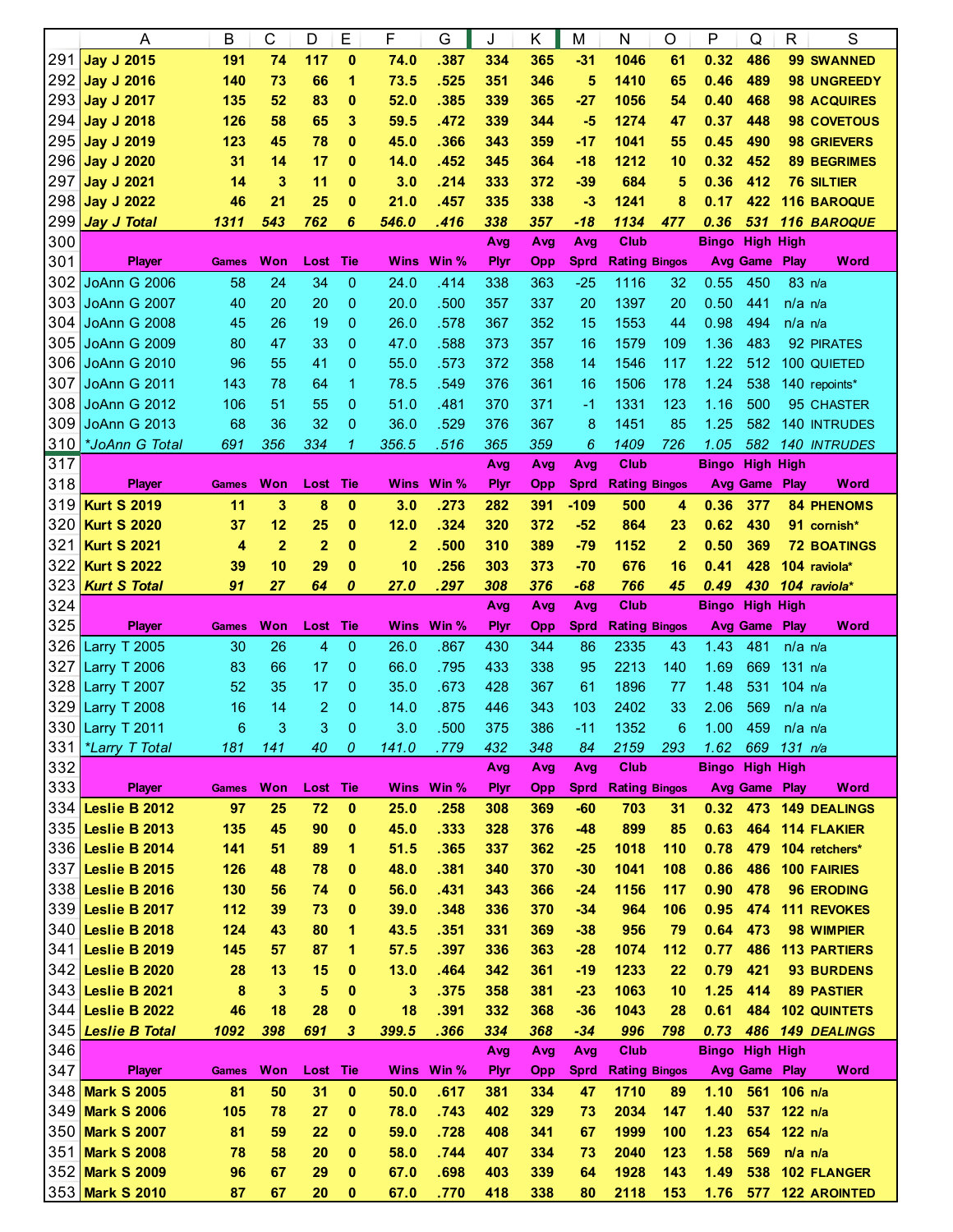|     | Α                                  | в              | С              | D               | Е                 | F            | G            | J           | Κ          | M                    | N                    | O       | P                      | Q                | R           | S                   |
|-----|------------------------------------|----------------|----------------|-----------------|-------------------|--------------|--------------|-------------|------------|----------------------|----------------------|---------|------------------------|------------------|-------------|---------------------|
| 354 | <b>Mark S 2011</b>                 | 75             | 59             | 16              | $\bf{0}$          | 59.0         | .787         | 426         | 344        | 82                   | 2164                 | 132     | 1.76                   | 644              |             | <b>106 UNITIZE</b>  |
| 355 | <b>Mark S 2012</b>                 | 86             | 67             | 19              | 0                 | 67.0         | .779         | 421         | 340        | 82                   | 2143                 | 151     | 1.76                   | 572              |             | <b>131 RECLEANS</b> |
| 356 | <b>Mark S 2013</b>                 | 167            | 135            | 31              | 1                 | 135.5        | .811         | 416         | 333        | 83                   | 2206                 | 276     | 1.65                   | 591              |             | <b>110 ANTIQUED</b> |
| 357 | <b>Mark S 2014</b>                 | 190            | 152            | 38              | 0                 | 152.0        | .800         | 408         | 336        | 72                   | 2152                 | 322     | 1.69                   | 541              |             | <b>185 OVERHAND</b> |
|     | 358 Mark S 2015                    | 231            | 177            | 54              | 0                 | 177.0        | .766         | 415         | 338        | 77                   | 2101                 | 406     | 1.76                   | 592              |             | <b>104 REQUITED</b> |
| 359 | <b>Mark S 2016</b>                 | 199            | 153            | 46              | 0                 | 153.0        | .769         | 414         | 350        | 63                   | 2078                 | 357     | 1.79                   | 591              |             | <b>131 REALISES</b> |
| 360 | <b>Mark S 2017</b>                 | 194            | 115            | 79              | 0                 | 115.0        | .593         | 405         | 357        | 49                   | 1688                 | 301     | 1.55                   | 569              |             | <b>102 TANGIEST</b> |
|     |                                    |                |                |                 |                   |              |              |             |            |                      |                      |         |                        |                  |             |                     |
| 361 | <b>Mark S 2018</b>                 | 198            | 131            | 66              | 1                 | 131.5        | .664         | 411         | 351        | 60                   | 1859                 | 326     | 1.65                   | 579              |             | <b>167 THIRLING</b> |
| 362 | <b>Mark S 2019</b>                 | 222            | 159            | 63              | 0                 | 159.0        | .716         | 412         | 345        | 67                   | 1978                 | 360     | 1.62                   | 608              |             | <b>140 ESCOLARS</b> |
| 363 | <b>Mark S 2020</b>                 | 35             | 32             | 3               | 0                 | 32.0         | .914         | 431         | 323        | 108                  | 2476                 | 66      | 1.89                   | 588              |             | <b>134 BOOZIEST</b> |
| 364 | <b>Mark S 2021</b>                 | 15             | 12             | 3               | 0                 | 12.0         | .800         | 407         | 339        | 67                   | 2142                 | 24      | 1.60                   | 494              |             | <b>89 APERIENT</b>  |
| 365 | <b>Mark S 2022</b>                 | 89             | 71             | 18              | 0                 | 71.0         | .798         | 411         | 332        | 79                   | 2165                 | 139     | 1.56                   | 604              |             | 101 ZEOLITES        |
| 366 | <b>Mark S Total</b>                | 2229           | 1642           | 585             | $\overline{2}$    | 1643.0       | .737         | 411         | 341        | 69                   | 2024 3615            |         | 1.62                   | 654              |             | <b>185 OVERHAND</b> |
| 367 |                                    |                |                |                 |                   |              |              | Avg         | Avg        | Avg                  | Club                 |         | <b>Bingo</b>           | <b>High High</b> |             |                     |
| 368 | <b>Player</b>                      | <b>Games</b>   | Won            | Lost            | Tie               | Wins         | Win $%$      | <b>Plyr</b> | Opp        | Sprd                 | <b>Rating Bingos</b> |         |                        | Avg Game Play    |             | Word                |
| 369 | <b>Mike B 2015</b>                 | 45             | 15             | 30              | 0                 | 15.0         | .333         | 317         | 358        | -41                  | 901                  | 11      | 0.24                   | 431              |             | <b>84 REGRETS</b>   |
| 370 | <b>Mike B 2016</b>                 | 106            | 41             | 64              | 1                 | 41.5         | .392         | 319         | 358        | -38                  | 1025                 | 37      | 0.35                   | 444              |             | 98 LUMBERED         |
| 371 | Mike B 2017                        | 81             | 34             | 47              | 0                 | 34.0         | .420         | 332         | 363        | $-32$                | 1108                 | 46      | 0.57                   | 437              |             | <b>104 DARTING</b>  |
| 372 | <b>Mike B 2018</b>                 | 103            | 48             | 54              | 1                 | 48.5         | .471         | 336         | 354        | $-18$                | 1241                 | 52      | 0.50                   | 453              |             | 92 PRODDING         |
| 373 | <b>Mike B 2019</b>                 | 90             | 31             | 58              | 1                 | 31.5         | .350         | 326         | 363        | -37                  | 951                  | 48      | 0.53                   | 447              |             | <b>102 QUEERER</b>  |
| 374 | <b>Mike B 2020</b>                 | 31             | 18             | 13              | 0                 | 18.0         | .581         | 352         | 357        | -6                   | 1502                 | 23      | 0.74                   | 455              |             | 83 battard*         |
| 375 | <b>Mike B 2022</b>                 | 47             | 17             | 30              | 0                 | 17.0         | .362         | 344         | 361        | $-17$                | 1034                 | 34      | 0.72                   | 512              |             | <b>90 BRAGGED</b>   |
| 376 | <b>Mike B Total</b>                | 503            | 204            | 296             | 3                 | 205.5        | .409         | 330         | 359        | $-29$                | 1089                 | 251     | 0.50                   | 512              |             | <b>104 DARTING</b>  |
| 377 |                                    |                |                |                 |                   |              |              | Avg         | Avg        | Avg                  | Club                 |         | <b>Bingo High High</b> |                  |             |                     |
| 378 | <b>Player</b>                      | <b>Games</b>   | Won            | Lost            | Tie               | <b>Wins</b>  | Win $%$      | <b>Plyr</b> | Opp        | Sprd                 | <b>Rating Bingos</b> |         |                        | Avg Game         | <b>Play</b> | Word                |
| 379 | Mike L 2015                        | 57             | 13             | 44              | 0                 | 13.0         | .228         | 310         | 379        | -70                  | 627                  | 31      | 0.54                   | 421              |             | <b>86 SAYINGS</b>   |
| 380 | <b>Mike L 2016</b>                 | 158            | 34             | 123             | 1                 | 34.5         | .218         | 306         | 368        | -62                  | 620                  | 72      | 0.46                   | 423              |             | <b>98 CREATIVE</b>  |
| 381 |                                    |                |                |                 |                   |              |              |             |            |                      |                      |         |                        |                  |             |                     |
|     | <b>Mike L 2017</b>                 | 160            | 45             | 115             | 0                 | 45.0         | .281         | 310         | 381        | -71                  | 730                  | 88      | 0.55                   | 459              |             | 95 FROTHIER         |
| 382 | <b>Mike L 2018</b>                 | 157            | 46             | 111             | 0                 | 46.0         | .293         | 320         | 367        | -48                  | 810                  | 80      | 0.51                   | 460              |             | 99 QUASHED          |
| 383 | <b>Mike L 2019</b>                 | 136            | 34             | 100             | 2                 | 35.0         | .257         | 315         | 379        | -64                  | 701                  | 63      | 0.46                   | 427              |             | 104 quadrons*       |
|     |                                    |                |                |                 |                   |              |              |             |            | $-24$                | 1251                 | 20      |                        |                  |             |                     |
| 384 | <b>Mike L 2020</b>                 | 27             | 13             | 14              | 0                 | 13.0         | .481         | 336         | 360        |                      |                      |         | 0.74                   | 434              |             | 97 PLEDGES          |
| 385 | <b>Mike L 2021</b>                 | 12             | 1              | 11              | 0                 | 1.0          | .083         | 293         | 374        | $-81$                | 298                  | 5       | 0.42                   | 341              |             | <b>87 GLEAMING</b>  |
| 386 | <b>Mike L Total</b>                | 707            | 186            | 518             | 3                 | 187.5        | .265         | 313         | 374        | -61                  | 722                  | 359     | 0.51                   | 460              |             | 104 quadrons*       |
| 387 |                                    |                |                |                 |                   |              |              | Avg         | Avg        | <b>Avg</b>           | Club                 |         | <b>Bingo</b>           | <b>High High</b> |             |                     |
| 388 | <b>Player</b>                      | <b>Games</b>   | Won            | Lost Tie        |                   |              | Wins Win %   | <b>Plyr</b> | <b>Opp</b> | Sprd                 | <b>Rating Bingos</b> |         |                        | Avg Game Play    |             | <b>Word</b>         |
|     | 389 Nancy G 2014                   | $\overline{4}$ | $\overline{4}$ | $\mathbf 0$     | 0                 | 4.0          | 1.000        | 405         | 335        | 70                   | 2544                 | 6       | 1.50                   | 450              |             | 81 UNRAVEL          |
|     | 390 Nancy G 2015                   | 79             | 57             | 21              | 1                 | 57.5         | .728         | 395         | 344        | 51                   | 1953                 | 96      | 1.22                   | 509              |             | 104 REQUIRED        |
|     | 391 Nancy G 2016                   | 83             | 45             | 38              | 0                 | 45.0         | .542         | 383         | 373        | 10                   | 1488                 | 108     | 1.30                   | 538              |             | 122 AGITATES        |
|     | 392 Nancy G 2017                   | 52             | 26             | 26              | 0                 | 26.0         | .500         | 380         | 374        | 6                    | 1391                 | 69      | 1.33                   | 507              |             | <b>131 STUDIOUS</b> |
|     | 393 Nancy G 2018                   | 14             | 8              | $6\phantom{1}6$ | 0                 | 8.0          | .571         | 372         | 358        | 14                   | 1543                 | 15      | 1.07                   | 467              |             | 95 FLOWERET         |
|     | 394 Nancy G 2019                   | $\sqrt{5}$     | 2              | 3               | 0                 | 2.0          | .400         | 367         | 377        | $-10$                | 1146                 | 6       | 1.20                   | 456              |             | 95 TEXTILES         |
| 395 | *Nancy G Total                     | 237            | 142            | 94              | 1                 | 142.5        | .601         | 386         | 362        | 24                   | 1636                 | 300     | 1.27                   | 538              |             | 131 STUDIOUS        |
| 396 |                                    |                |                |                 |                   |              |              | Avg         | Avg        | Avg                  | <b>Club</b>          |         | <b>Bingo High High</b> |                  |             |                     |
| 397 | <b>Player</b>                      | <b>Games</b>   | Won            | Lost            | Tie               | Wins         | Win %        | <b>Plyr</b> | <b>Opp</b> | Sprd                 | <b>Rating Bingos</b> |         |                        | Avg Game Play    |             | Word                |
|     | 398 Pam M 2007                     | 52             | 23             | 29              | 0                 | 23.0         | .442         | 353         | 335        | 18                   | 1274                 | 32      | 0.62                   | 461              | $n/a$ $n/a$ |                     |
|     |                                    | 72             | 30             |                 | 0                 |              |              |             |            |                      |                      | 65      |                        | 510              |             |                     |
|     | 399 Pam M 2008                     |                | 47             | 42<br>56        | 0                 | 30.0<br>47.0 | .417<br>.456 | 342<br>356  | 371        | $-29$<br>$\mathbf 0$ | 1117                 |         | 0.90<br>0.86           | 544              | $n/a$ $n/a$ |                     |
|     | 400 Pam M 2009                     | 103            |                |                 |                   |              |              |             | 356        |                      | 1269                 | 89      |                        |                  |             | 149 GREASING        |
|     | 401 Pam M 2010                     | 117            | 48             | 69              | 0                 | 48.0         | .410         | 353         | 363        | $-10$                | 1154                 | 94      | 0.80                   | 511              |             | 98 LOGIEST          |
|     | 402 Pam M 2011                     | 57             | 30             | 27              | 0                 | 30.0         | .526         | 360         | 357        | 3                    | 1418                 | 55      | 0.96                   | 483              |             | 107 INEQUITY        |
|     | 403 Pam M 2012                     | 37             | 12             | 25              | 0                 | 12.0         | .324         | 345         | 375        | $-30$                | 933                  | 29      | 0.78                   | 487              |             | 103 DEVEINED        |
|     | 404 Pam M 2013                     | 31             | 13             | 18              | 0                 | 13.0         | .419         | 340         | 361        | $-22$                | 1135                 | 24      | 0.77                   | 480              |             | 85 GRAINED          |
|     | 405 Pam M 2014                     | 33             | 17             | 16              | 0                 | 17.0         | .515         | 364         | 344        | 21                   | 1436                 | 38      | 1.15                   | 478              |             | 145 FAIRWAYS        |
|     | 406 *Pam M Total                   | 502            | 220            | 282             | 0                 | 220.0        | .438         | 352         | 359        | $-6$                 | 1216                 | 426     | 0.85                   | 544              |             | 149 GREASING        |
| 407 |                                    |                |                |                 |                   |              |              | Avg         | Avg        | Avg                  | Club                 |         | <b>Bingo High High</b> |                  |             |                     |
| 408 | <b>Player</b>                      | <b>Games</b>   | Won            | Lost Tie        |                   |              | Wins Win %   | <b>Plyr</b> | <b>Opp</b> | <b>Sprd</b>          | <b>Rating Bingos</b> |         |                        | Avg Game Play    |             | <b>Word</b>         |
|     | 409 Rain C 2006<br>410 Rain C 2009 | 40<br>12       | 9<br>6         | 31<br>6         | $\mathbf{0}$<br>0 | 9.0<br>6.0   | .225<br>.500 | 315<br>338  | 401<br>394 | $-86$<br>$-56$       | 593<br>1226          | 23<br>8 | 0.58<br>0.67           | 420<br>426       | $n/a$ $n/a$ | 101 CHEESED         |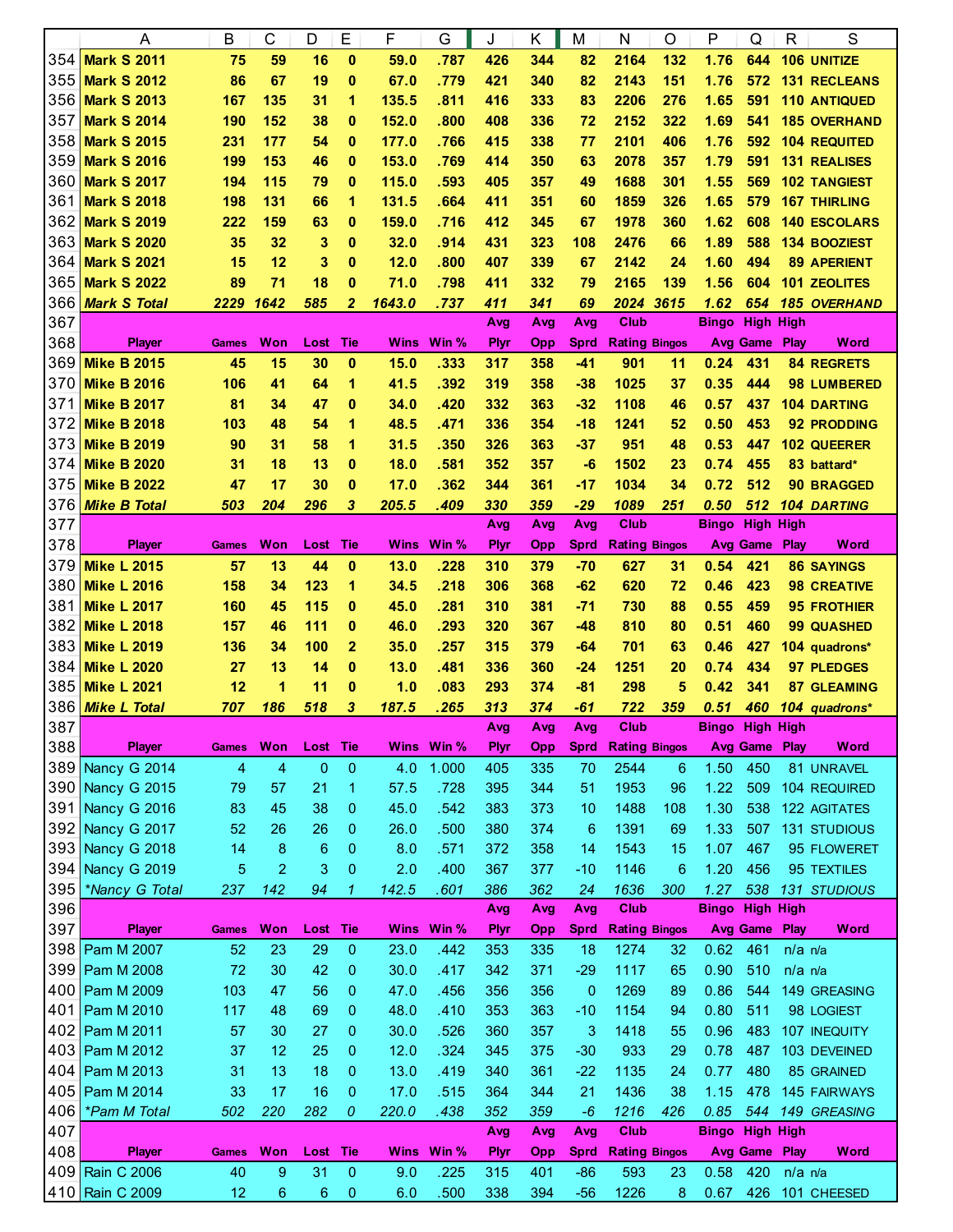|     | A                           | В            | $\mathsf{C}$   | D              | E            | F     | G          | J           | Κ   | М           | N                    | O              | P                      | Q                | R           | S                   |
|-----|-----------------------------|--------------|----------------|----------------|--------------|-------|------------|-------------|-----|-------------|----------------------|----------------|------------------------|------------------|-------------|---------------------|
| 411 | <b>Rain C 2010</b>          | 105          | 38             | 67             | $\mathbf 0$  | 38.0  | .362       | 346         | 373 | $-26$       | 1017                 | 67             | 0.64                   | 511              |             | 116 RETAKING        |
| 412 | <b>Rain C 2011</b>          | 154          | 55             | 97             | 2            | 56.0  | .364       | 350         | 389 | -38         | 1001                 | 179            | 1.16                   | 485              |             | 101 SHINIER         |
| 413 | <b>Rain C 2012</b>          | 83           | 32             | 50             | 1            | 32.5  | .392       | 350         | 390 | -40         | 1054                 | 86             | 1.04                   | 502              |             | 101 HOVELLED        |
| 414 | <b>Rain C 2013</b>          | 41           | 16             | 25             | 0            | 16.0  | .390       | 348         | 390 | -42         | 1044                 | 37             | 0.90                   | 521              |             | 114 ZINGERS         |
| 415 | <b>Rain C 2014</b>          | 31           | 7              | 24             | 0            | 7.0   | .226       | 327         | 390 | -63         | 654                  | 25             | 0.81                   | 473              |             | 97 RAVINES          |
| 416 | <b>Rain C 2015</b>          | 3            | 1              | $\overline{2}$ | 0            | 1.0   | .333       | 400         | 362 | 37          | 1141                 | 4              | 1.33                   | 492              |             | 95 DIRTBED          |
| 417 | <b>Rain C 2016</b>          | 15           | 3              | 12             | 0            | 3.0   | .200       | 345         | 388 | $-43$       | 659                  | 7              | 0.47                   | 463              |             | 89 BEGINNER         |
| 418 | <i><b>*Rain C Total</b></i> | 484          | 167            | 314            | 3            | 168.5 | .348       | 345         | 387 | $-42$       | 957                  | 436            | 0.90                   | 521              |             | 116 RETAKING        |
| 419 |                             |              |                |                |              |       |            | Avg         | Avg | Avg         | Club                 |                | <b>Bingo</b>           | High             | High        |                     |
| 420 | <b>Player</b>               | <b>Games</b> | Won            | Lost           | Tie          | Wins  | Win $%$    | <b>Plyr</b> | Opp | <b>Sprd</b> | <b>Rating Bingos</b> |                |                        | Avg Game         | <b>Play</b> | Word                |
| 421 | <b>Raina S 2014</b>         | 15           | 4              | 11             | $\bf{0}$     | 4.0   | .267       | 339         | 366 | -27         | 819                  | 8              | 0.53                   | 443              |             | <b>149 UNMOVING</b> |
| 422 | <b>Raina S 2015</b>         | 84           | 27             | 57             | 0            | 27.0  | .321       | 342         | 376 | -33         | 919                  | 51             | 0.61                   | 506              |             | <b>101 LUNCHES</b>  |
| 423 | <b>Raina S 2016</b>         | 75           | 39             | 36             | 0            | 39.0  | .520       | 358         | 357 | 1           | 1400                 | 65             | 0.87                   | 498              |             | 98 QUINOAS          |
| 424 | <b>Raina S 2017</b>         | 3            | 1              | $\mathbf{2}$   | 0            | 1.0   | .333       | 326         | 351 | $-25$       | 942                  | $\mathbf{2}$   | 0.67                   | 374              |             | <b>66 STINGIER</b>  |
| 425 | <b>Raina S 2018</b>         | 24           | 7              | 17             | 0            | 7.0   | .292       | 326         | 365 | $-38$       | 833                  | 14             | 0.58                   | 449              |             | <b>122 SEDIMENT</b> |
| 426 | <b>Raina S 2019</b>         | 18           | 8              | 10             | 0            | 8.0   | .444       | 329         | 350 | $-21$       | 1176                 | 12             | 0.67                   | 409              |             | <b>82 WARMIISH</b>  |
| 427 | <b>Raina S 2020</b>         | 21           | 8              | 13             | $\bf{0}$     | 8.0   | .381       | 334         | 368 | $-34$       | 1028                 | 12             | 0.57                   | 485              |             | <b>78 SPACERS</b>   |
| 428 | <b>Raina S 2022</b>         | 11           | 7              | 4              | 0            | 7.0   | .636       | 343         | 340 | 3           | 1622                 | 5              | 0.45                   | 406              |             | <b>81 SHOWING</b>   |
| 429 | <b>Raina S Total</b>        | 251          | 101            | 150            | 0            | 101.0 | .402       | 344         | 364 | $-21$       | 1107                 | 169            | 0.67                   | 506              |             | <b>149 UNMOVING</b> |
| 430 |                             |              |                |                |              |       |            | Avg         | Avg | Avg         | Club                 |                | <b>Bingo</b>           | <b>High High</b> |             |                     |
| 431 | <b>Player</b>               | <b>Games</b> | Won            | Lost           | Tie          | Wins  | Win %      | Plyr        | Opp | <b>Sprd</b> | <b>Rating Bingos</b> |                |                        | Avg Game Play    |             | Word                |
| 432 | Ruchi G 2013                | 37           | 26             | 11             | 0            | 26.0  | .703       | 386         | 337 | 49          | 1890                 | 44             | 1.19                   | 491              |             | <b>158 MASTERED</b> |
| 433 | <b>Ruchi G 2014</b>         | 77           | 53             | 23             | 1            | 53.5  | .695       | 390         | 339 | 51          | 1882                 | 102            | 1.32                   | 498              |             | <b>110 BEQUESTS</b> |
| 434 | Ruchi G 2015                | 210          | 147            | 63             | 0            | 147.0 | .700       | 391         | 343 | 49          | 1889                 | 290            | 1.38                   | 565              |             | 221 OZONISED        |
| 435 | <b>Ruchi G 2016</b>         | 142          | 90             | 52             | 0            | 90.0  | .634       | 390         | 357 | 33          | 1724                 | 182            | 1.28                   | 572              |             | <b>140 REINCITE</b> |
| 436 | Ruchi G 2017                | 140          | 85             | 55             | 0            | 85.0  | .607       | 390         | 354 | 36          | 1677                 | 168            | 1.20                   | 537              |             | 212 SQUANDER        |
| 437 | Ruchi G 2018                | 133          | 78             | 55             | 0            | 78.0  | .586       | 384         | 353 | 31          | 1620                 | 147            | 1.11                   | 545              |             | <b>115 EXPIRES</b>  |
| 438 | Ruchi G 2019                | 146          | 95             | 51             | 0            | 95.0  | .651       | 382         | 356 | 26          | 1735                 | 169            | 1.16                   | 495              |             | 95 AXONEME          |
| 439 | Ruchi G 2020                | 18           | 14             | 4              | 0            | 14.0  | .778       | 399         | 342 | 57          | 2067                 | 25             | 1.39                   | 519              |             | <b>122 TASTINGS</b> |
| 440 | Ruchi G 2021                | 11           | 8              | 3              | 0            | 8.0   | .727       | 396         | 355 | 41          | 1933                 | 16             | 1.45                   | 489              |             | <b>176 INLAYERS</b> |
| 441 | Ruchi G 2022                | 29           | 20             | 9              | 0            | 20.0  | .690       | 397         | 340 | 57          | 1891                 | 34             | 1.17                   | 522              |             | <b>98 YARROWS</b>   |
| 442 | <b>Ruchi G Total</b>        | 943          | 616            | 326            | 1            | 616.5 | .654       | 389         | 350 | 39          | 1774 1177            |                | 1.25                   | 572              |             | 221 OZONISED        |
| 443 |                             |              |                |                |              |       |            | Avg         | Avg | Avg         | Club                 |                | <b>Bingo</b>           | <b>High High</b> |             |                     |
| 444 | <b>Player</b>               | Games Won    |                | Lost Tie       |              |       | Wins Win % | Plyr        | Opp | <b>Sprd</b> | <b>Rating Bingos</b> |                |                        | Avg Game Play    |             | Word                |
| 445 | <b>Tim M 2008</b>           | 10           | $\overline{7}$ | 3              | $\mathbf 0$  | 7.0   | .700       | 390         | 322 | 68          | 1926                 | 12             | 1.20                   | 509              | $n/a$ $n/a$ |                     |
| 446 | <b>Tim M 2009</b>           | 28           | 24             | 4              | 0            | 24.0  | .857       | 439         | 352 | 86          | 2325                 | 62             | 2.21                   | 546              |             | 122 STEERING        |
| 447 | <b>Tim M 2010</b>           | 10           | 6              | 4              | $\mathbf 0$  | 6.0   | .600       | 437         | 384 | 53          | 1743                 | 26             | 2.60                   | 634              |             | 107 injecter*       |
| 448 | <b>Tim M 2011</b>           | 8            | 6              | 2              | 0            | 6.0   | .750       | 408         | 347 | 60          | 2028                 | 14             | 1.75                   | 492              |             | 95 LEASHING         |
| 449 | <b>Tim M 2012</b>           | 5            | 4              | 1              | 0            | 4.0   | .800       | 411         | 350 | 61          | 2134                 | -7             | 1.40                   | 473              |             | <b>78 SAINTLY</b>   |
| 450 | <b>Tim M 2014</b>           | 5            | 3              | 2              | $\mathbf{0}$ | 3.0   | .600       | 421         | 423 | $-2$        | 1618                 | 10             | 2.00                   | 466              |             | 89 ORIENTS          |
| 451 | <b>Tim M 2015</b>           | 10           | 7              | 3              | 0            | 7.0   | .700       | 435         | 359 | 76          | 1987                 | 23             | 2.30                   | 507              |             | 86 INSPIRER         |
| 452 | <b>Tim M 2017</b>           | 4            | $\overline{c}$ | 2              | 0            | 2.0   | .500       | 412         | 397 | 16          | 1443                 | 8              | 2.00                   | 489              |             | <b>80 VANITIES</b>  |
| 453 | <b>Tim M 2019</b>           | 5            | $\overline{2}$ | 3              | 0            | 2.0   | .400       | 426         | 422 | 4           | 1234                 | 12             | 2.40                   | 495              |             | 89 PLETHORA         |
| 454 | <i>*Tim M Total</i>         | 143          | 105            | 38             | 0            | 105.0 | .734       | 414         | 351 | 63          | 2008                 | 243            | 1.70                   | 654              |             | 122 STEERING        |
| 455 |                             |              |                |                |              |       |            | Avg         | Avg | Avg         | Club                 |                | <b>Bingo High High</b> |                  |             |                     |
| 456 | <b>Player</b>               | <b>Games</b> | Won            | Lost Tie       |              | Wins  | Win %      | <b>Plyr</b> | Opp | <b>Sprd</b> | <b>Rating Bingos</b> |                |                        | Avg Game Play    |             | Word                |
| 457 | Tom Mic 2005                | 18           | 11             | 7              | $\mathbf 0$  | 11.0  | .611       | 348         | 350 | $-2$        | 1566                 | 4              | 0.22                   | 427              | $n/a$ $n/a$ |                     |
| 458 | Tom Mic 2006                | 17           | 9              | 8              | 0            | 9.0   | .529       | 354         | 353 | 1           | 1415                 | 4              | 0.24                   | 543              | $n/a$ $n/a$ |                     |
| 459 | Tom Mic 2007                | 10           | 6              | 4              | 0            | 6.0   | .600       | 350         | 327 | 23          | 1596                 | 3              | 0.30                   | 501              | $n/a$ $n/a$ |                     |
| 460 | Tom Mic 2008                | 9            | 7              | 2              | 0            | 7.0   | .778       | 361         | 347 | 14          | 1945                 | n/a            | n/a                    | 454              | $n/a$ $n/a$ |                     |
| 461 | Tom Mic 2009                | 14           | 6              | 8              | 0            | 6.0   | .429       | 357         | 365 | -8          | 1197                 | $\overline{2}$ | 0.14                   | 446              | $n/a$ $n/a$ |                     |
| 462 | Tom Mic 2010                | 22           | 11             | 11             | $\bf{0}$     | 11.0  | .500       | 372         | 369 | 3           | 1378                 | 13             | 0.59                   | 519              |             | 88 STALING          |
| 463 | Tom Mic 2011                | 12           | 6              | 6              | 0            | 6.0   | .500       | 334         | 374 | $-39$       | 1256                 | 7              | 0.58                   | 444              |             | 94 SPURTED          |
| 464 | Tom Mic 2012                | 7            | $\overline{2}$ | 5              | 0            | 2.0   | .286       | 353         | 400 | $-47$       | 831                  | 1              | 0.14                   | 423              |             | 71 EVICTED          |
| 465 | Tom Mic 2013                | 3            | $\overline{c}$ | 1              | 0            | 2.0   | .667       | 352         | 340 | 12          | 1709                 | 2              | 0.67                   | 395              |             | <b>67 ANTHERS</b>   |
|     |                             |              |                |                |              |       |            |             |     |             |                      |                |                        |                  |             |                     |
| 466 | Tom Mic 2014                | 4            | 1              | 2              | 1            | 1.5   | .375       | 359         | 364 | $-6$        | 1098                 | 2              | 0.50                   | 399              |             | <b>78 TOROIDS</b>   |